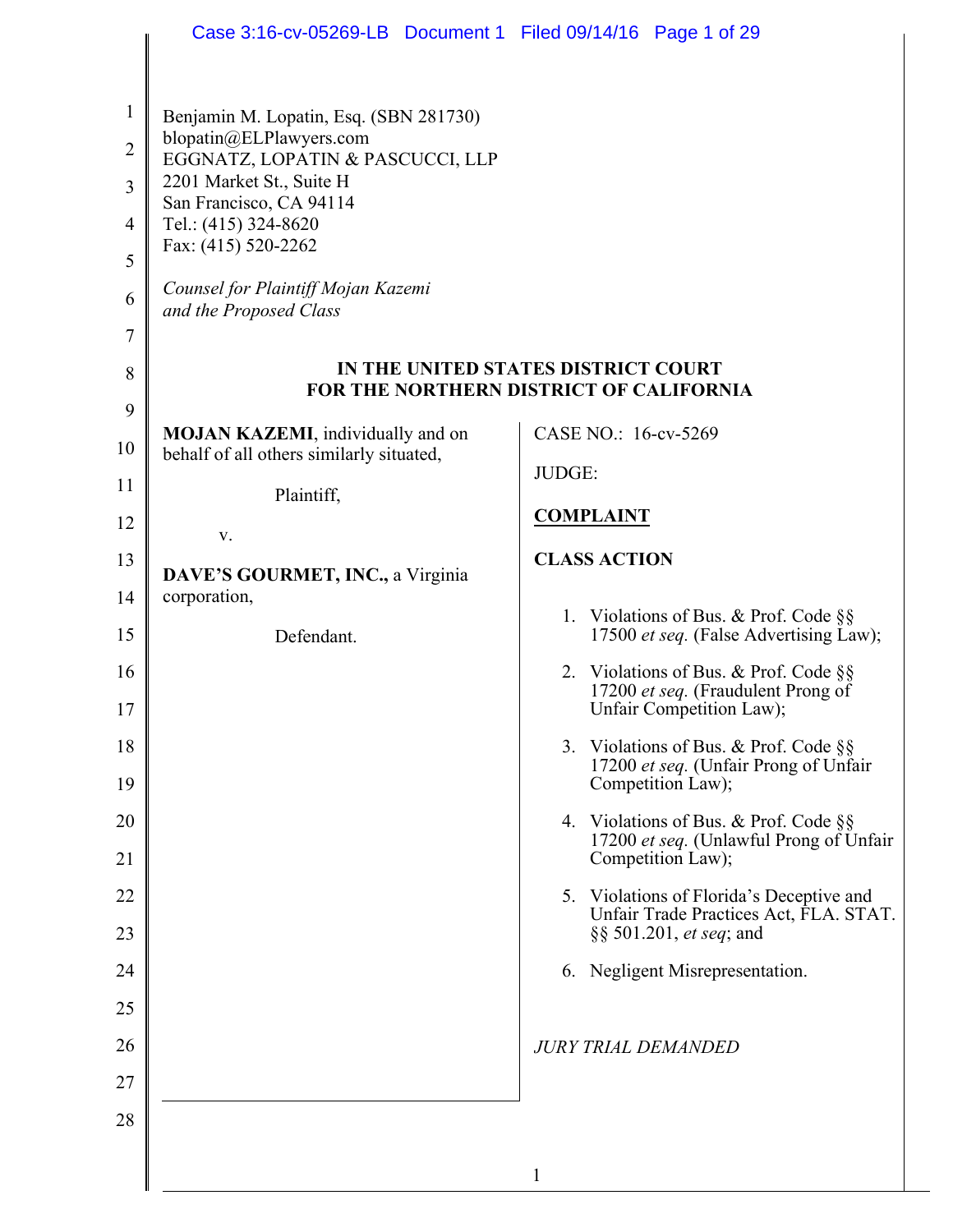# Case 3:16-cv-05269-LB Document 1 Filed 09/14/16 Page 2 of 29

| 1              | Plaintiff, Mojan Kazemi ("Plaintiff"), individually, and on behalf of all others similarly                |  |  |  |
|----------------|-----------------------------------------------------------------------------------------------------------|--|--|--|
| $\overline{2}$ | situated ("Putative Class"), by and through the undersigned counsel, and pursuant to all applicable       |  |  |  |
| 3              | Federal Rules of Civil Procedure, hereby files this Class Action Complaint, and alleges against           |  |  |  |
| $\overline{4}$ | Defendant, Dave's Gourmet, Inc., ("Dave's Gourmet" or "Defendant"), as follows:                           |  |  |  |
| 5              | I.<br><b>INTRODUCTION</b>                                                                                 |  |  |  |
| 6              | At all material times hereto, Defendant has unlawfully, fraudulently, unfairly,<br>1.                     |  |  |  |
| 7              | misleadingly, and/or deceptively represented that several varieties of its pasta sauces contain           |  |  |  |
| 8              | Evaporated Cane Juice ("ECJ"), despite the fact that ECJ is a term which is prohibited from use           |  |  |  |
| 9              | on food labels under California, Florida, and federal law. Defendant's pasta sauces include, but          |  |  |  |
| 10             | are not limited to, the following varieties:                                                              |  |  |  |
| 11             | Red Heirloom Pasta Sauce;<br>a.                                                                           |  |  |  |
| 12             | Butternut Squash Pasta Sauce;<br>b.                                                                       |  |  |  |
| 13             | Roasted Garlic & Sweet Basil Pasta Sauce;<br>c.                                                           |  |  |  |
| 14             | Spicy Heirloom Marinara Pasta Sauce; and<br>d.                                                            |  |  |  |
| 15             | all<br>other<br>similar<br>products<br>substantially<br>e.                                                |  |  |  |
| 16             | (collectively "Products").                                                                                |  |  |  |
| 17             | 2.<br>The Products' ECJ ingredient listing is false or likely to deceive reasonable                       |  |  |  |
| 18             | consumers because ECJ is a term which is prohibited from use on food labels under California,             |  |  |  |
| 19             | Florida, and federal law because it misleads consumers into thinking they are not purchasing the          |  |  |  |
| 20             | functional equivalent of "sugar."                                                                         |  |  |  |
| 21             | Therefore, Plaintiff brings this class action individually, and on behalf of all others<br>3.             |  |  |  |
| 22             | similarly situated, to secure, among other things, equitable relief, declaratory relief, restitution, and |  |  |  |
| 23             | in the alternative damages, for a Putative Class of similarly situated purchasers, against Defendant,     |  |  |  |
| 24             | for: (1) Violations of Business and Professions Code §§ 17500 et seq. (False Advertising Law or           |  |  |  |
| 25             | FAL); (2) Violations of Business and Professions Code §§ 17200 et seq. (Fraudulent Prong of               |  |  |  |
| 26             | UCL); (3) Violations of Business and Professions Code §§ 17200 et seq. (Unfair Prong of Unfair            |  |  |  |
| 27             | Competition Law or UCL); (4) Violations of Business and Professions Code §§ 17200 et seq.                 |  |  |  |
| 28             |                                                                                                           |  |  |  |
|                |                                                                                                           |  |  |  |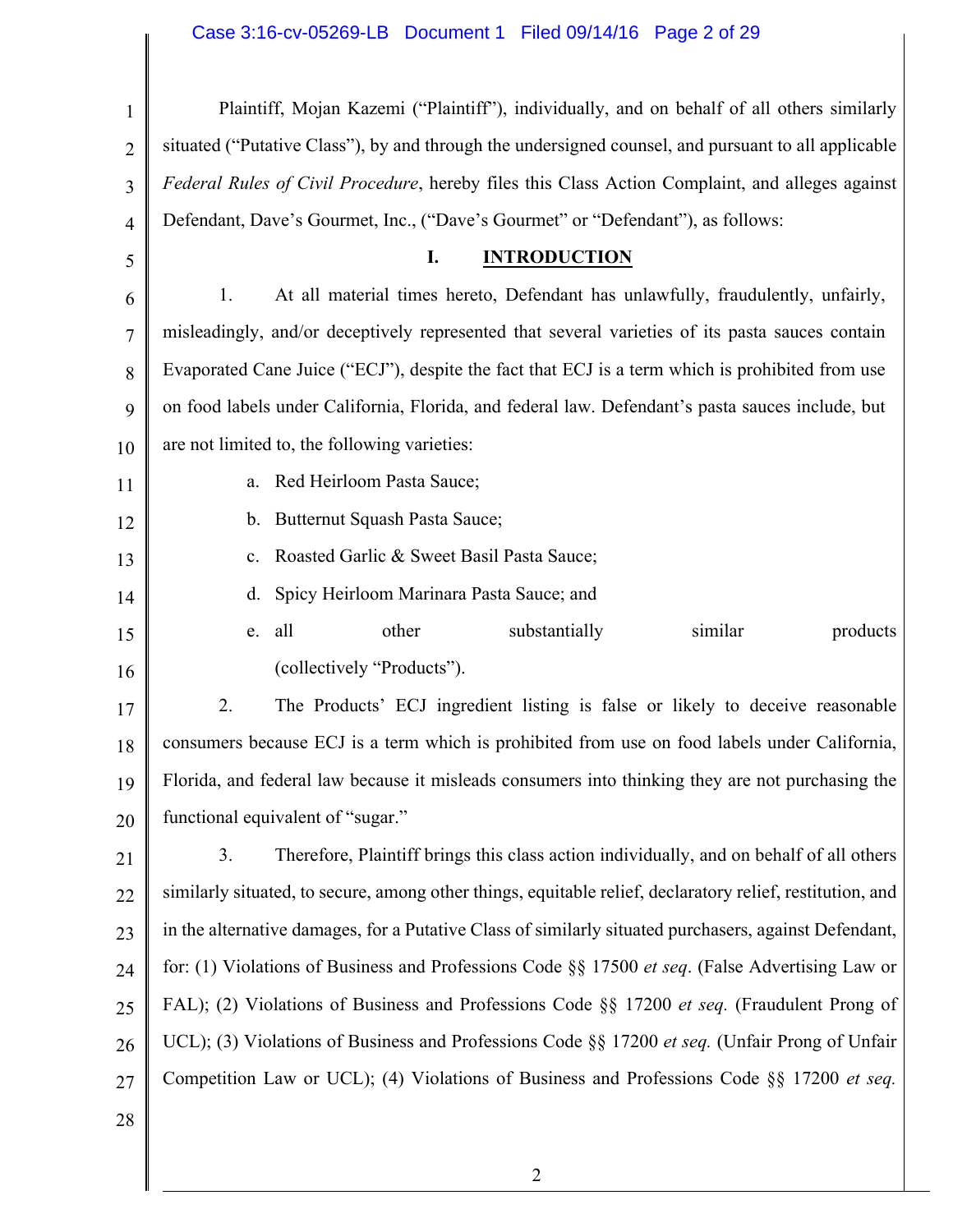1 2 3 4 5 6 7 8 9 10 11 12 13 14 15 16 17 18 19 20 21 22 23 24 25 26 27 28 (Unlawful Prong of UCL); (5) Violations of Florida's Deceptive and Unfair Trade Practices Act, FLA. STAT. §§ 501.201, *et seq*.; and (6) Negligent Misrepresentation. 4. In addition, Plaintiff is seeking an Order requiring Defendant to cease from representing on the packaging, website, and all other advertising that the Products contain ECJ. 5. Plaintiff expressly does not seek to contest or enforce any state law that has requirements beyond those required by federal laws or regulations. 6. All allegations herein are based on information and belief and/or are likely to have evidentiary support after reasonable opportunity for further investigation and discovery. **II. JURISDICTION AND VENUE** 7. This Court has jurisdiction over the subject matter presented by this Class Action Complaint because it is a class action arising under the Class Action Fairness Act of 2005 ("CAFA"), Pub. L. No. 109-2, 119 Stat. 4 (2005), which explicitly provides for the original jurisdiction of the Federal Courts of any class action in which any member of the Putative Class is a citizen of a state different from any Defendant, and in which the matter in controversy exceeds in the aggregate the sum of \$5,000,000.00, exclusive of interest and costs. Pursuant to 28 U.S.C. § 1332(d)(2)(A), Plaintiff alleges that the total claims of the individual members of the Putative Class in this action are in excess of \$5,000,000.00, in the aggregate, exclusive of interest and costs, and as set forth below, diversity of citizenship exists under CAFA because, as more fully set forth below, Plaintiff is a citizen of Florida and Defendant can be considered a citizen of Virginia for diversity purposes. 8. Venue in this judicial district is proper pursuant to 28 U.S.C. §1391(a) because, as set forth below, Defendant conducts business in, and may be found in, this district, and Plaintiff purchased the subject Products of this action in this judicial district. **III. PARTIES** 9. Plaintiff, Mojan Kazemi, is an individual more than 18 years old, and is a citizen of Florida, who resides in Palm Beach County. Plaintiff respectfully requests a jury trial on all damage claims.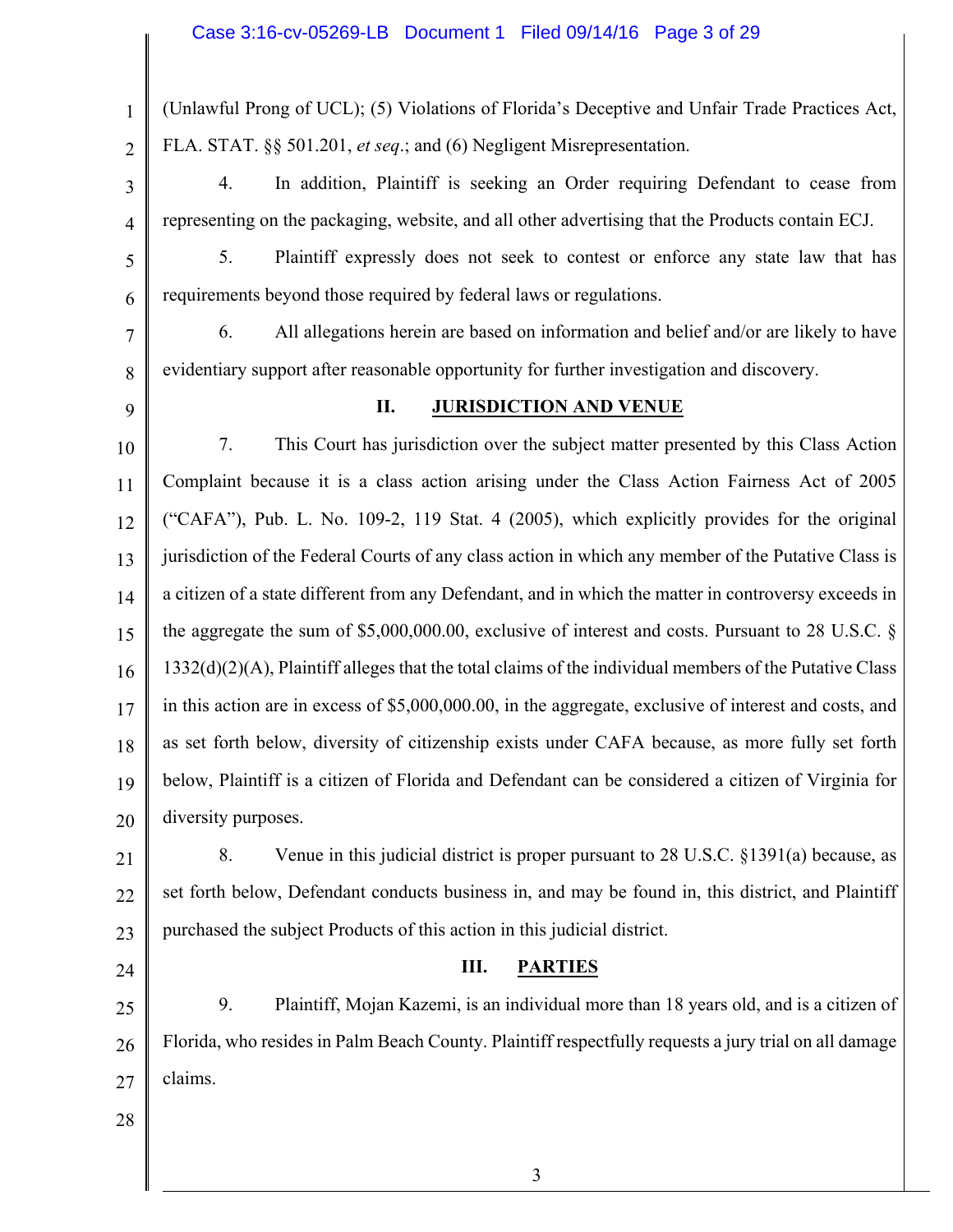#### Case 3:16-cv-05269-LB Document 1 Filed 09/14/16 Page 4 of 29

1 2 3 4 5 10. Defendant Dave's Gourmet is a Virginia corporation with its principal place of business located at 2000 Mckinnon Avenue, Bldg. 428, Suite 5, San Francisco, California 94124. Defendant can be considered a "citizen" of California or Virginia for diversity purposes. At all times material hereto Defendant promoted and marketed the Products at issue in this jurisdiction and in this judicial district.

6 7 8 9 11. The advertising for the Products relied upon by Plaintiff was prepared and/or approved by Defendant and its agents, with such advertising originating in this State, and was disseminated by Defendant and its agents through advertising containing the misrepresentations alleged herein.

10 11 12 12. The advertising for the Products was designed to encourage consumers to purchase the Products and reasonably misled the reasonable consumer, i.e. Plaintiff and the Putative Class into purchasing the Products.

13 14 15 13. Defendant is the owner, manufacturer, and distributor of the Products, and is the company that created and/or authorized the unlawful, fraudulent, unfair, misleading, and/or deceptive advertising and statements for the Products.

16 17 18 19 14. Plaintiff alleges that, at all times relevant herein, Defendant and its subsidiaries, affiliates, and other related entities, as well as their respective employees, were the agents, servants and employees of Defendant, and at all times relevant herein, each was acting within the purpose and scope of that agency and employment.

20 21 22 23 15. Plaintiff further alleges on information and belief that at all times relevant herein, the distributors and retailers who delivered and sold the Products, as well as their respective employees, also were Defendant's agents, servants, and employees, and at all times herein, each was acting within the purpose and scope of that agency and employment.

24 25 26 27 16. In addition, Plaintiff alleges that, in committing the wrongful acts alleged herein, Defendant, in concert with its subsidiaries, affiliates, and/or other related entities and their respective employees, planned, participated in and furthered a common scheme to induce members of the public to purchase the Products by means of untrue, misleading, deceptive, and/or fraudulent

28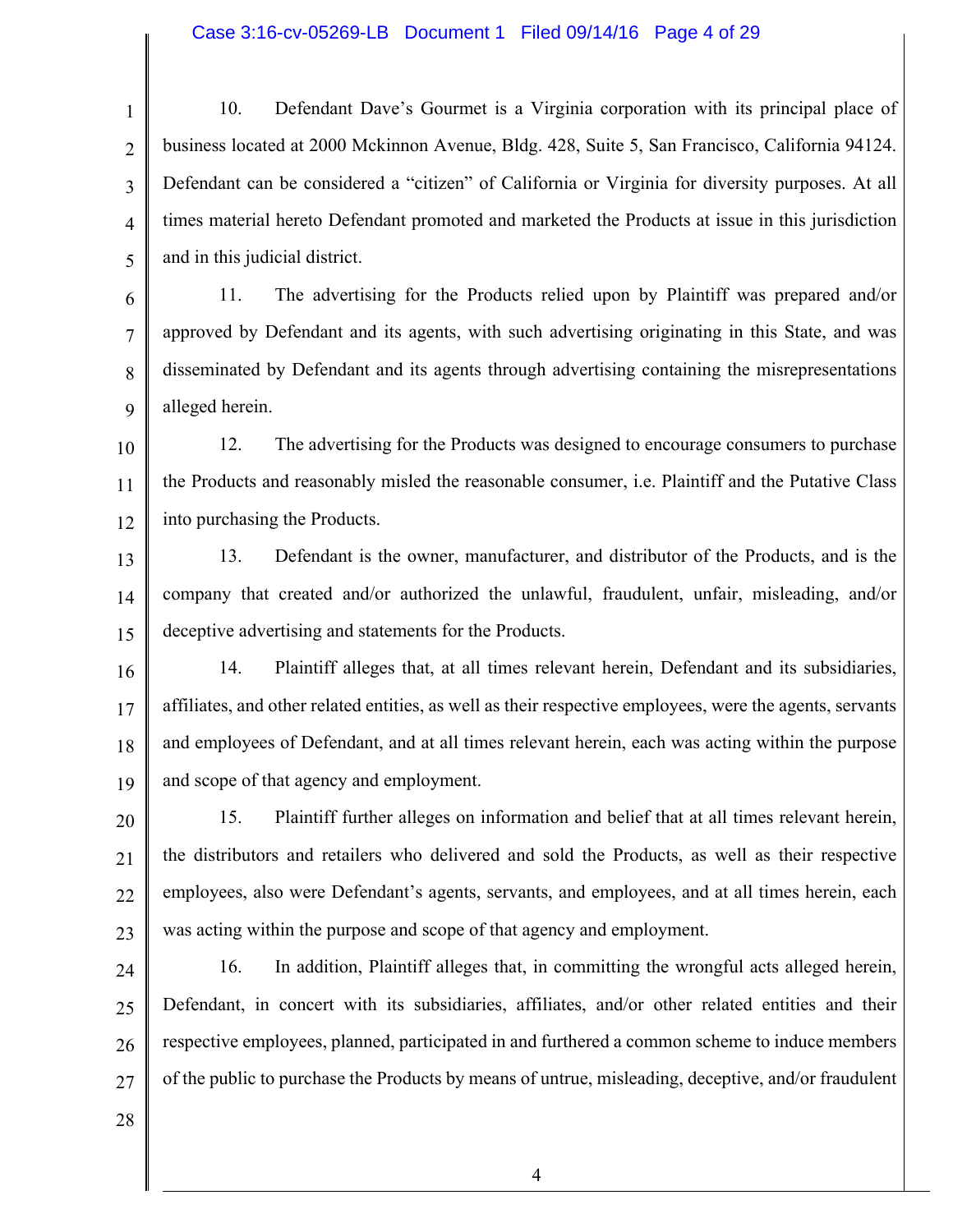### Case 3:16-cv-05269-LB Document 1 Filed 09/14/16 Page 5 of 29

1 2 representations, and that Defendant participated in the making of such representations in that it disseminated those misrepresentations and/or caused them to be disseminated.

3 4

5

6

7

17. Whenever reference in this Complaint is made to any act by Defendant or its subsidiaries, affiliates, distributors, retailers, and other related entities, such allegation shall be deemed to mean that the principals, officers, directors, employees, agents, and/or representatives of Defendant committed, knew of, performed, authorized, ratified, and/or directed that act or transaction on behalf of Defendant while actively engaged in the scope of their duties.

8

### **IV. FACTUAL ALLEGATIONS**

9

## **Defendant's Unlawful Advertising of the Products**

10 11 12 13 18. At all material times hereto, Defendant manufactures, distributes, markets, advertises, and sells the Products that list ECJ as an ingredient when in fact, that claim is false, deceptive, and likely to mislead reasonable consumers, because ECJ is a term which is prohibited from use on food labels under California, Florida, and federal law.

14 15 19. Defendant's listing of ECJ is displayed on the ingredient panel of each individual packaging of the Products.

16 17 18 20. Defendant unlawfully markets, advertises, sells and distributes the Products throughout the United States to purchasers in grocery stores, food chains, mass discounters, mass merchandisers, club stores, convenience stores, drug stores, and/or dollar stores as containing ECJ.

19 20 21. All of the Products' labeling and/or packaging uniformly and consistently state that the Products contain ECJ.

21 22 23 22. As a result, all consumers within the Putative Class, including Plaintiff, who purchased the Products, were exposed to the same ECJ deception in the same location on the ingredient label of the packaging for the Products.

24 25 26 23. Plaintiff and members of the Putative Class would have paid less for the Products or would not have purchased the Products had they known that the Products' listing of ECJ as an ingredient claim was false, misleading, and deceptive.

- 27
- 28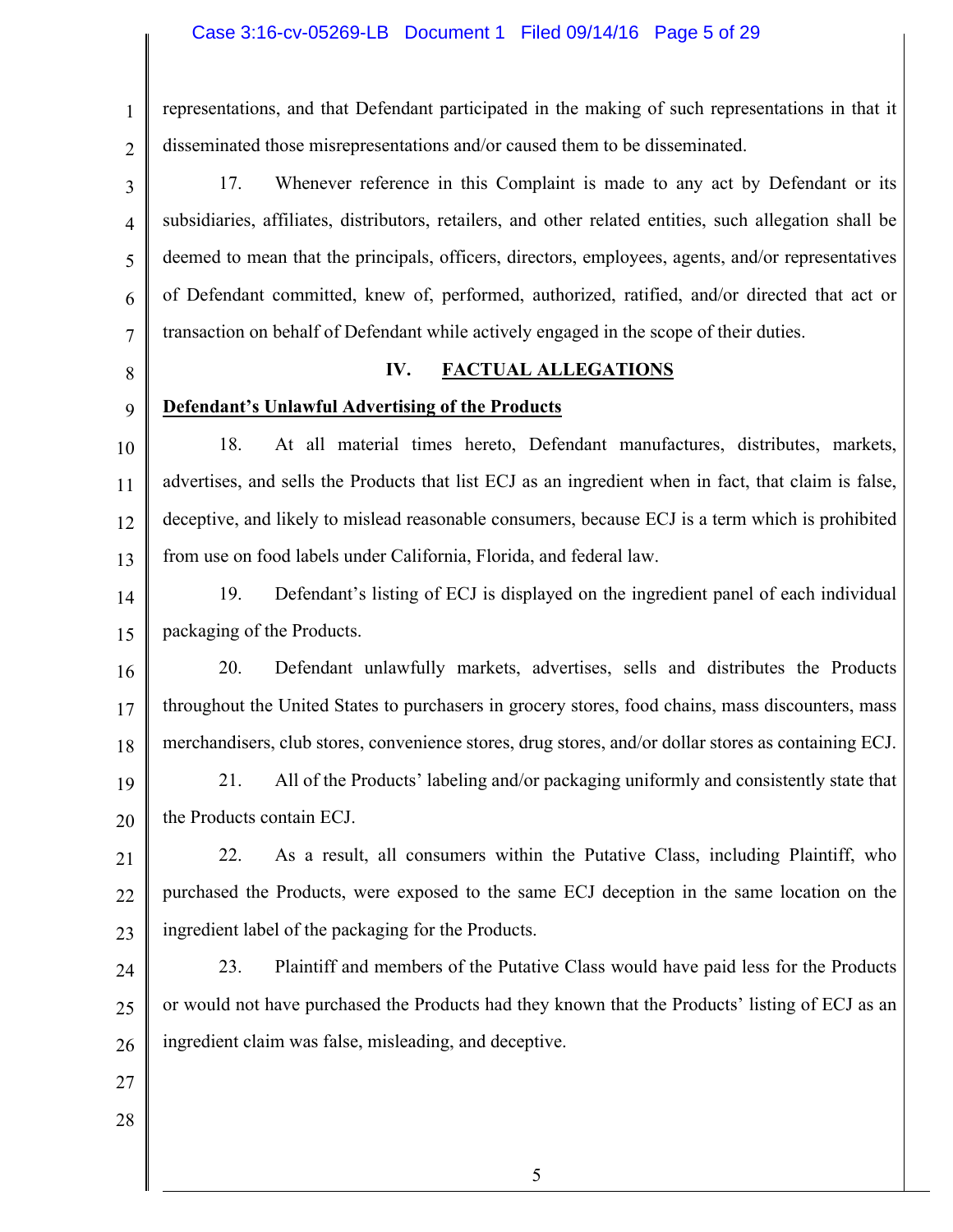| $\mathbf{1}$   | In addition, Plaintiff and members of the Putative Class, were charged a price<br>24.                   |  |
|----------------|---------------------------------------------------------------------------------------------------------|--|
| $\overline{2}$ | premium for the Products over and above other comparable products that do not claim to list ECJ         |  |
| 3              | as an ingredient.                                                                                       |  |
| $\overline{4}$ | <b>Identical California, Florida, and federal laws Regulate Food Labeling</b>                           |  |
| 5              | Food manufacturers are required to comply with federal and state laws and<br>25.                        |  |
| 6              | regulations governing the labeling of the food products. Primary among these laws is the Federal        |  |
| $\tau$         | Food, Drug, and Cosmetic Act ("FDCA") and its labeling regulations, including those set forth in        |  |
| 8              | 21 C.F.R. 101.                                                                                          |  |
| 9              | California, Florida, and federal law have placed similar requirements on food<br>26.                    |  |
| 10             | companies that are designed to ensure that the claims companies make to consumers about their           |  |
| 11             | products are both honest and accurate.                                                                  |  |
| 12             | Pursuant to California's Sherman Food, Drug & Cosmetic Law (the "Sherman<br>27.                         |  |
| 13             | Act"), California has expressly adopted the federal labeling requirements and indicated that "[a]ll     |  |
| 14             | food labeling regulations and any amendments to those regulations adopted pursuant to the federal       |  |
| 15             | act, in effect on January 1, 1993, or adopted on or after that date shall be the food regulations of    |  |
| 16             | this state." California Health & Safety Code §§ 110100 et seq.                                          |  |
| 17             | Additionally, pursuant to the Florida Food Safety Act, the purpose of that chapter is<br>28.            |  |
| 18             | to "[p]rovide legislation which shall be uniform, as provided in this chapter, and administered so      |  |
| 19             | far as practicable in conformity with the provisions of, and regulations issued under the authority     |  |
| 20             | of, the Federal Food, Drug, and Cosmetic Act [] to the extent that it expressly prohibits the false     |  |
| 21             | advertisement of food." FLA. STAT. § 500.02.                                                            |  |
| 22             | 29.<br>California and Florida have also enacted various laws and regulations that adopt and             |  |
| 23             | incorporate specific enumerated federal food laws and regulations. For example, food products are       |  |
| 24             | misbranded under section 110660 of the California Health & Safety Code if their labeling is false       |  |
| 25             | and misleading in one or more particulars. Additionally, under Florida law, the "manufacture, sale      |  |
| 26             | or delivery, holding or offering for sale of any food that is adulterated or misbranded" is prohibited. |  |
| 27             | FLA. STAT. § 500.04(1).                                                                                 |  |
| 28             |                                                                                                         |  |
|                |                                                                                                         |  |
|                | 6                                                                                                       |  |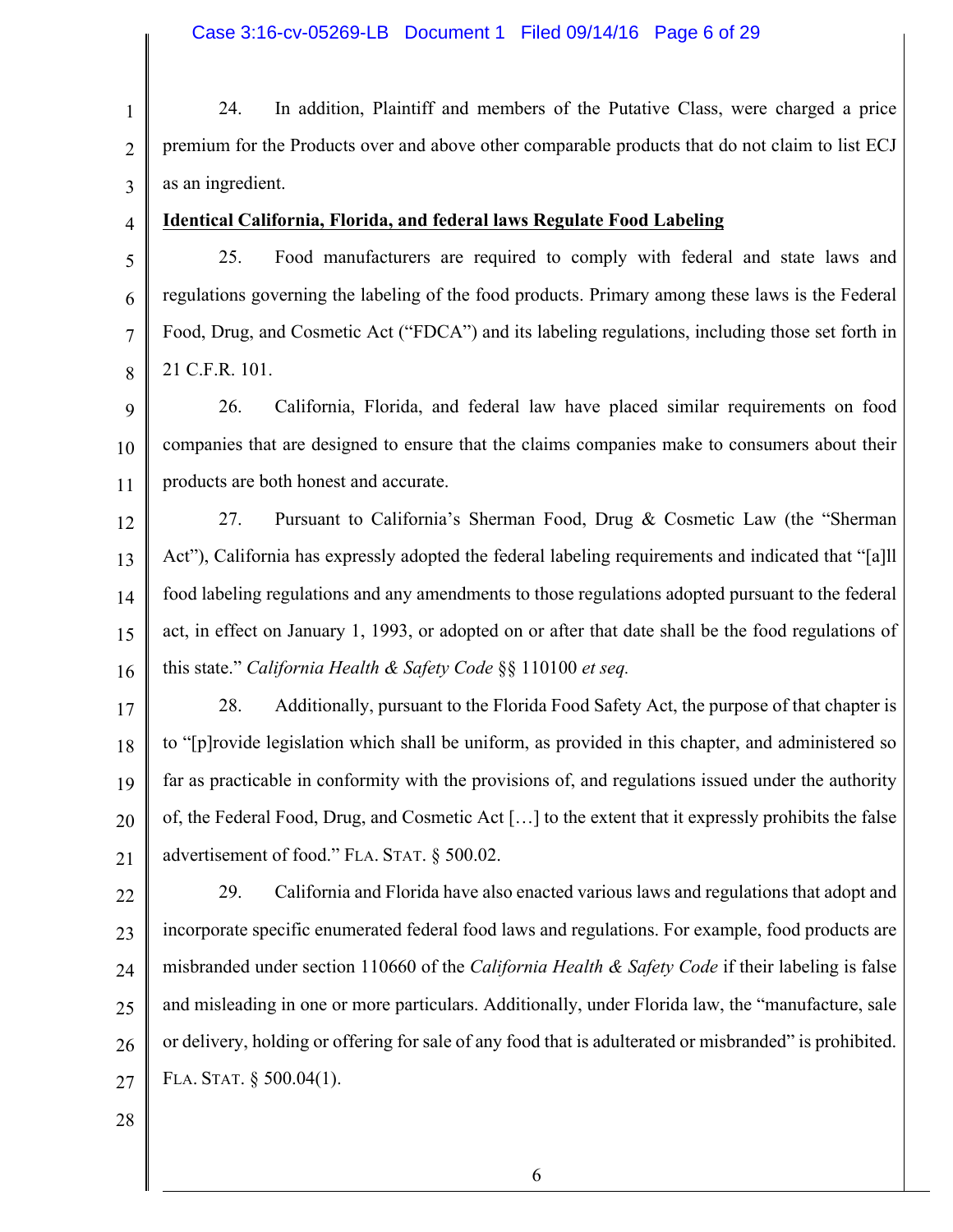### Case 3:16-cv-05269-LB Document 1 Filed 09/14/16 Page 7 of 29

| $\mathbf{1}$   | Likewise, under the FDCA section 403(a), a food is "misbranded" if "its labeling is<br>30.                                                                                                                                                                                                                                                                                                                     |  |  |
|----------------|----------------------------------------------------------------------------------------------------------------------------------------------------------------------------------------------------------------------------------------------------------------------------------------------------------------------------------------------------------------------------------------------------------------|--|--|
| $\overline{2}$ | false or misleading in any particular," or "its advertising is false or misleading in a material                                                                                                                                                                                                                                                                                                               |  |  |
| 3              | respect." 21 U.S.C. § 343(a).                                                                                                                                                                                                                                                                                                                                                                                  |  |  |
| 4              | Thus, the California and Florida claims alleged herein are parallel to those of the<br>31.                                                                                                                                                                                                                                                                                                                     |  |  |
| 5              | FDCA.                                                                                                                                                                                                                                                                                                                                                                                                          |  |  |
| 6              | Defendant's Use of "Evaporated Cane Juice" As an Ingredient on Its Labels                                                                                                                                                                                                                                                                                                                                      |  |  |
| $\overline{7}$ | is False, Deceptive, and Misleading                                                                                                                                                                                                                                                                                                                                                                            |  |  |
| 8              | Defendant has unfairly, unlawfully, deceptively, and misleadingly represented that<br>32.                                                                                                                                                                                                                                                                                                                      |  |  |
| 9              | the Products contain ECJ as an ingredient on the ingredient label of its packaging. Notably, the                                                                                                                                                                                                                                                                                                               |  |  |
| 10             | proper term to use instead of ECJ is "sugar."                                                                                                                                                                                                                                                                                                                                                                  |  |  |
| 11             | Defendant's listing of ECJ as an ingredient is false or likely to deceive reasonable<br>33.                                                                                                                                                                                                                                                                                                                    |  |  |
| 12             | consumers because Defendant uses the term "ECJ" to make its Products appear healthier than a                                                                                                                                                                                                                                                                                                                   |  |  |
| 13             | product that contains added sugar as an ingredient.                                                                                                                                                                                                                                                                                                                                                            |  |  |
| 14             | The labeling and advertising for the Products was designed to encourage consumers<br>34.                                                                                                                                                                                                                                                                                                                       |  |  |
| 15             | to purchase the Products with the belief that the Products contain no sugar and are healthier, when                                                                                                                                                                                                                                                                                                            |  |  |
| 16             | in fact, the Products contain the functional equivalent of sugar: ECJ.                                                                                                                                                                                                                                                                                                                                         |  |  |
| 17             | Defendant's product labeling fails to accurately identify sugar as an "added"<br>35.                                                                                                                                                                                                                                                                                                                           |  |  |
| 18             | ingredient" of its food products. Rather, the label identifies ECJ as an ingredient, despite the fact                                                                                                                                                                                                                                                                                                          |  |  |
| 19             | that the FDCA requires that the ingredient be called "sugar" or "dried cane syrup." The ingredient                                                                                                                                                                                                                                                                                                             |  |  |
| 20             | is not "juice," but is "sugar" or "syrup." 21 C.F.R. $\S$ 101.4 (a)(1) provides "[i]ngredients required                                                                                                                                                                                                                                                                                                        |  |  |
| 21             | to be declared on the label or labeling of a foodshall be listed by common or usual name"                                                                                                                                                                                                                                                                                                                      |  |  |
| 22             | The common or usual name for an ingredient is the name established by common usage or by                                                                                                                                                                                                                                                                                                                       |  |  |
| 23             | regulation. 21 C.F.R. § 102.5. These federal regulations have been adopted by California pursuant                                                                                                                                                                                                                                                                                                              |  |  |
| 24             |                                                                                                                                                                                                                                                                                                                                                                                                                |  |  |
| 25             |                                                                                                                                                                                                                                                                                                                                                                                                                |  |  |
| 26<br>27       | Plaintiff alleges that the ingredient called "evaporated cane juice" used by Defendant was in<br>fact sugar. It is possible, however, that instead of adding crystallized sugar as the ingredient at issue<br>that the Defendant added dried sugar cane syrup as the ingredient at issue. The common and usual<br>name of such a syrup is "dried cane syrup" as detailed in 21 C.F.R. § 168.130. Regardless of |  |  |

28 whether the ingredient in question was sugar or dried cane syrup, calling the ingredient ECJ is unlawful and violates the same state and federal statutory and regulatory provisions and is contrary to FDA policy and guidance.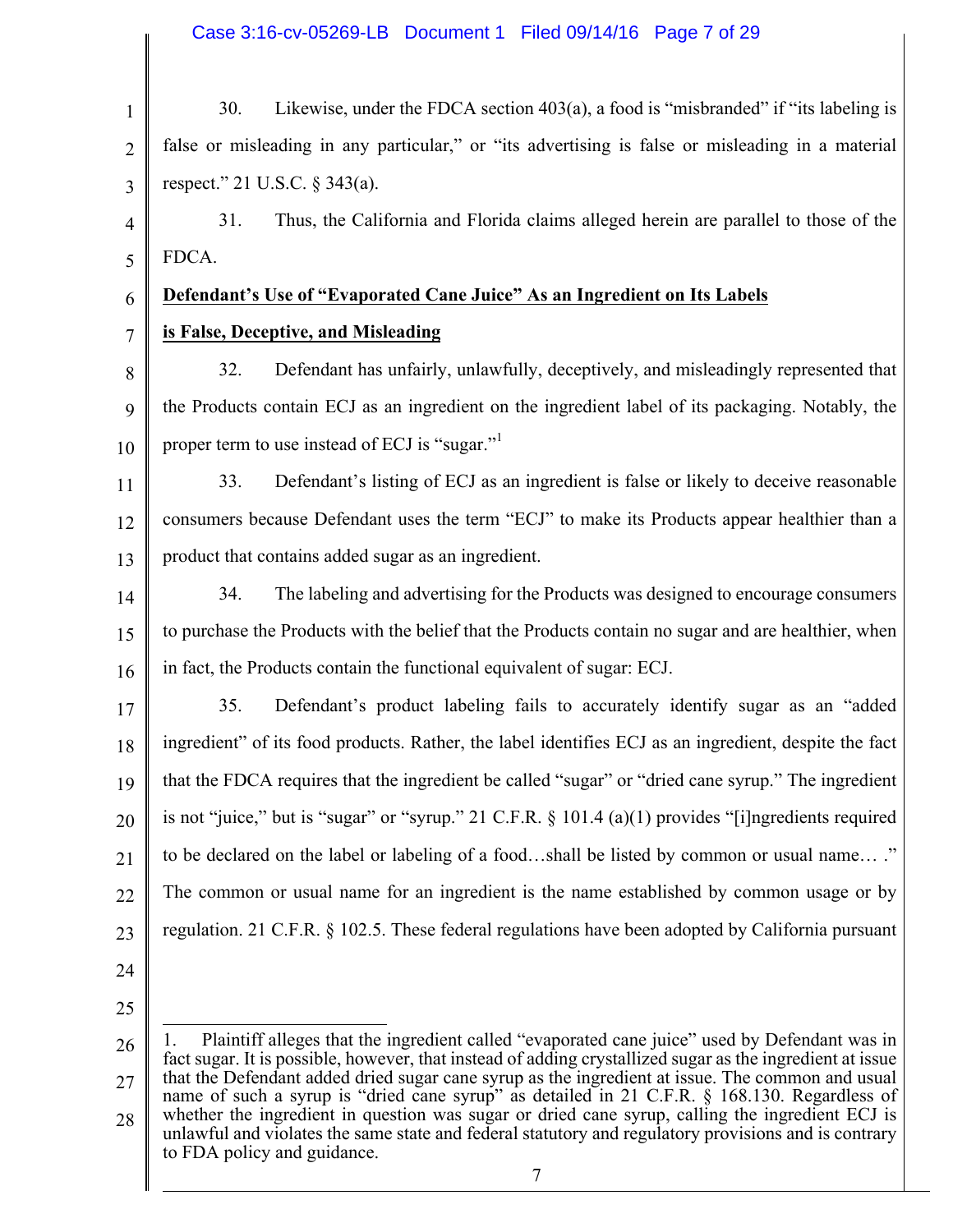to the Sherman Law. As discussed below, ECJ is not the common or usual name of any sweetener as established by common usage or by regulation.

3 4 5 6 7 8 36. Further, the Food and Drug Administration ("FDA") has specifically warned companies not to use the term "evaporated cane juice." The FDA has issued these warnings because a label containing the term "evaporated cane juice" (1) is "false and misleading;" (2) it is a violation of a number of labeling regulations designed to ensure that manufacturers label their products with the common and usual names of the ingredients they use and accurately describe the ingredients they utilize; and (3) the ingredient in question is not a juice.

9 10 11 37. According to the FDA's published policy, "evaporated cane juice" is simply a "false and misleading" way of describing sugar, and therefore, it is improper to disguise sugar in a product as a type of "juice."

12 13 14 15 16 17 18 38. In October of 2009, the FDA issued *Guidance for Industry: Ingredients Declared*  as *Evaporated Cane Juice, Draft Guidance*,<sup>2</sup> ("2009 ECJ Guidance") which advised industry that sweeteners derived from sugar cane syrup should not be listed in the ingredient declaration by names which suggest that the ingredients are juice, such as "evaporated cane juice." The *FDA considers such representations to be "false and misleading"* under section 403(a)(1) of the Act  $(21 \text{ U.S.C. }$  § 343(a)(1)) because they fail to reveal the basic nature of the food and its characterizing properties (i.e., that the ingredients are sugars or syrups) as required by 21 C.F.R. section 102.5.

19 20 21 22 23 39. Defendant violated 21 C.F.R. §§ 101.4 and 102.5 (adopted and incorporated by reference by Sherman Law § 110100 and Sherman Law § 110725). Sherman Law § 110725 mandates that a product is misbranded if the common and usual ingredient names are not used. Further, the *Florida Statutes* mandate that a product is misbranded if the common and usual ingredient names are not used. FLA. STAT. § 500.09(b).

24 25 40. As a result of Defendant's misrepresentations, Plaintiff purchased the Products instead of other similar products that did not make the false ECJ ingredient listing.

26

 $\overline{a}$ 

1

 $\overline{2}$ 

<sup>28</sup> 2. *See ECJ Guidance*, FDA, http://www.fda.gov/Food/GuidanceRegulation/GuidanceDocumentsRegulatoryInformation/Label ingNutrition/ucm181491.htm (last visited Sept. 13, 2016).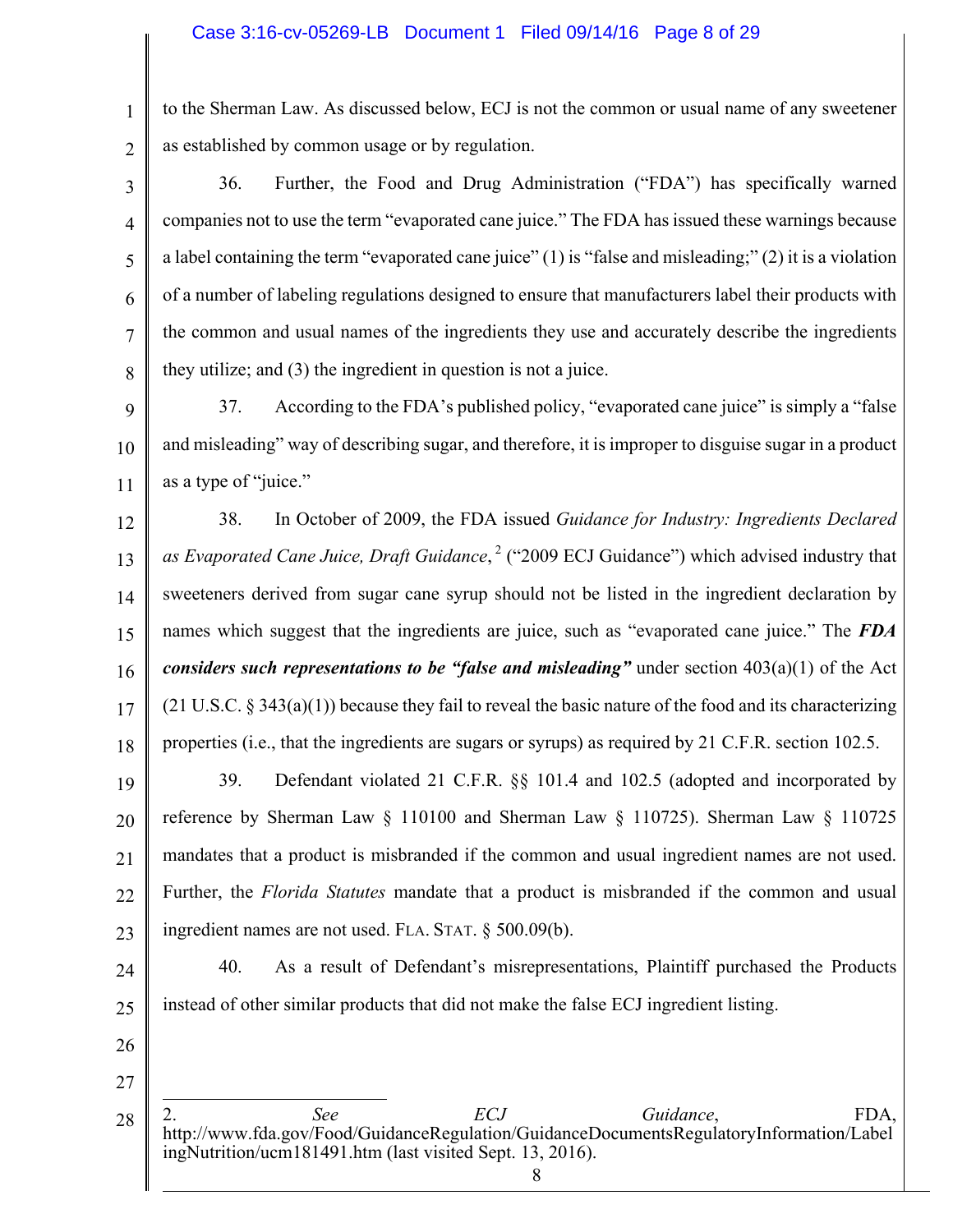1 2 3 4 5 6 7 8 9 10 11 12 13 14 15 16 17 18 19 20 21 22 23 24 25 26 27 28 41. Plaintiff and members of the Putative Class relied upon Defendant's ECJ ingredient listing in making their purchase of the Products. 42. Plaintiff and members of the Putative Class would not have purchased the Products if they did not contain ECJ, or in the alternative, Plaintiff and members of the Putative Class would not have paid the premium purchase price they paid for the Products. 43. Thus, Defendant's ECJ ingredient listing is false, misleading, and likely to deceive reasonable consumers such as Plaintiff and the Putative Class, into purchasing the Products. 44. Plaintiff and the other Putative Class members reasonably relied to their detriment on Defendant's misleading representations and omissions. 45. Plaintiff and the other Putative Class members were among the intended recipients of Defendant's deceptive representations and omissions. 46. Upon information and belief, Defendant made the deceptive representations and omissions regarding the Products with the intent to induce Plaintiff's and the other Putative Class members' purchase of the Products. 47. Defendant's representations and omissions are material in that a reasonable person would attach importance to such information and would be induced to act upon such information in making purchase decisions. 48. Thus, Plaintiff's and the other Putative Class members' reliance upon Defendant's misleading and deceptive representations and omissions may be presumed. The materiality of those representations and omissions also establishes causation between Defendant's conduct and the injuries sustained by Plaintiff and the Putative Class. 49. Upon information and belief, in making the false, misleading, and deceptive representations and omissions, Defendant knew and intended that consumers would pay a price premium for the Products over comparable products that are not represented as containing ECJ, thereby furthering Defendant's private interest of increasing sales for the Products, and decreasing the sales of products by Defendant's competitors that do not claim to contain ECJ.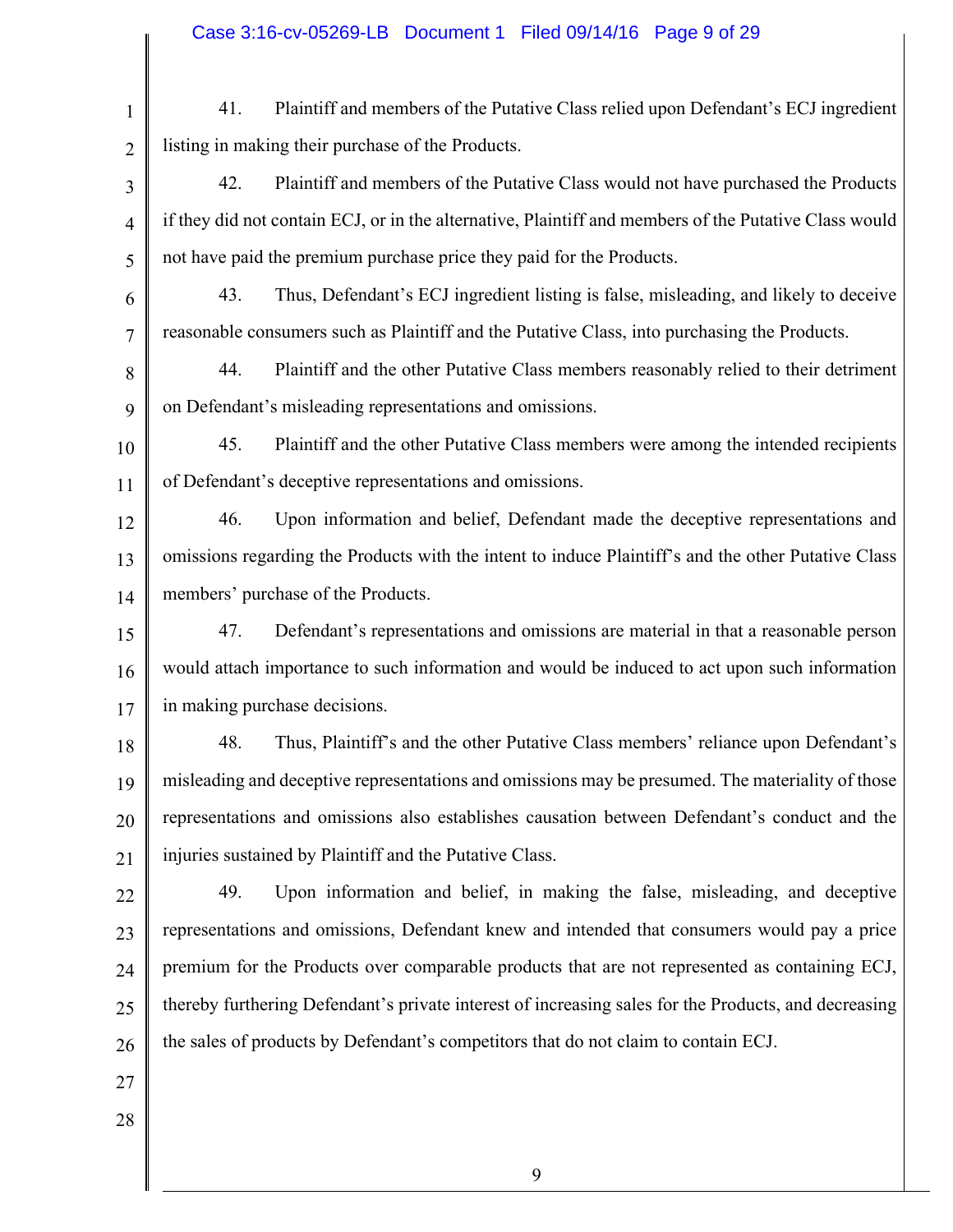## Case 3:16-cv-05269-LB Document 1 Filed 09/14/16 Page 10 of 29

| $\mathbf{1}$   | 50.                                                                                                     | As an immediate, direct, and proximate result of Defendant's false, misleading, and                  |
|----------------|---------------------------------------------------------------------------------------------------------|------------------------------------------------------------------------------------------------------|
| $\overline{2}$ |                                                                                                         | deceptive representations and omissions, Defendant injured Plaintiff and the other Putative Class    |
| 3              | members in that Plaintiff and other Putative Class members:                                             |                                                                                                      |
| $\overline{4}$ |                                                                                                         | a. paid a sum of money for the Products that was not as represented;                                 |
| 5              |                                                                                                         | b. paid a premium price for the Products that was not as represented;                                |
| 6              |                                                                                                         | c. were deprived the benefit of the bargain because the Products they purchased were                 |
| 7              |                                                                                                         | different than what Defendant warranted;                                                             |
| 8              |                                                                                                         | d. were deprived the benefit of the bargain because the Products they purchased had                  |
| 9              |                                                                                                         | less value than what was represented by Defendant;                                                   |
| 10             | e.                                                                                                      | did not receive a product that measured up to their expectations as created by                       |
| 11             |                                                                                                         | Defendant;                                                                                           |
| 12             | f.                                                                                                      | purchased a product that was of a lower quality than what Defendant promised;                        |
| 13             | g.                                                                                                      | were denied the benefit of knowing what they ingested; and                                           |
| 14             |                                                                                                         | h. were denied the benefit of truthful consumer food labels.                                         |
| 15             | 51.                                                                                                     | Had Defendant not made the false, misleading, and deceptive representations and                      |
| 16             |                                                                                                         | omissions, Plaintiff and the other Putative Class members would not have been economically           |
| 17             |                                                                                                         | injured because Plaintiff and the other Putative Class members would have paid less for the          |
| 18             |                                                                                                         | Products or would not have purchased the Products at all.                                            |
| 19             | 52.                                                                                                     | Accordingly, Plaintiff and the other Putative Class members have suffered injury in                  |
| 20             |                                                                                                         | fact and lost money or property as a result of Defendant's wrongful conduct.                         |
| 21             | 53.                                                                                                     | Plaintiff and the Putative Class face a real and immediate threat of future harm in                  |
| 22             |                                                                                                         | the form of deceptively labeled, packaged, and marketed Products sold at inflated prices based upon  |
| 23             |                                                                                                         | the deception that the Products contain ECJ, despite the fact that ECJ is a term which is prohibited |
| 24             |                                                                                                         | from use on food labels under California, Florida, and federal law. Absent an injunctive order,      |
| 25             |                                                                                                         | Plaintiff and the Putative Class cannot rely on Defendant's Products to be truthful and non-         |
| 26             | misleading, and the Products will continue to be sold at an artificially inflated price beyond its true |                                                                                                      |
| 27             | market value.                                                                                           |                                                                                                      |
| 28             |                                                                                                         |                                                                                                      |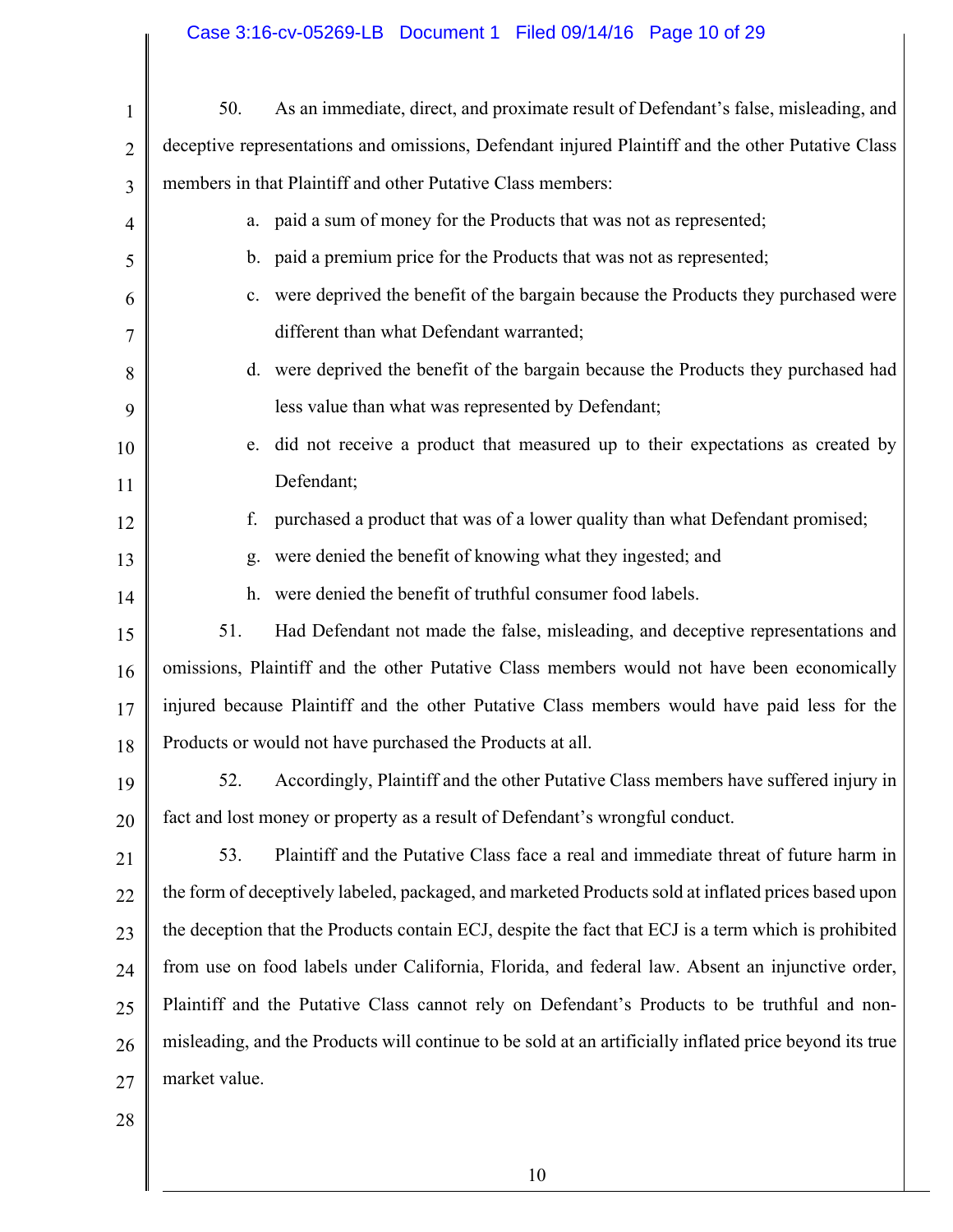1 2 3 4 5 6 7 8 9 10 11 12 13 14 15 16 17 18 19 20 21 22 23 24 25 26 27 28 54. Defendant's ongoing wrongful conduct and practices, if not enjoined, will subject Plaintiff, Putative Class members, and other members of the public to substantial continuing harm and will cause irreparable injury to the public. Absent the injunctive power of this Court, Defendant will be permitted to continue to deceive and mislead members of the Putative Class and consuming public at large. **Plaintiff's Purchase and Reliance on Defendant's Misrepresentations** 55. During the Class Period, Plaintiff purchased the Products, including the Red Heirloom variety, for personal use on or about September 4, 2016 from a retail store located in Boca Raton, Florida for the premium purchase price of approximately \$4.79. 56. In purchasing the Product, Plaintiff saw, read, and relied upon the ECJ ingredient listing displayed on the Products' ingredient label. Plaintiff interpreted the representation that the Products contain ECJ to mean that the Products did not contain any sugar, rather than containing sugar's functional equivalent: ECJ. 57. Plaintiff has been economically damaged by Plaintiff's purchase of the Products because Plaintiff relied upon the Products' unfair, unlawful, deceptive, and misleading labeling and advertising in making Plaintiff's purchasing decision. 58. Therefore, the Products are worth less than what Plaintiff paid for and/or Plaintiff did not receive what Plaintiff reasonably intended to receive. 59. Plaintiff would not have paid the premium purchase price for the Products, or in the alternative, Plaintiff would not have purchased the Products if Plaintiff had known that the Products contain sugar. **V. CLASS ACTION ALLEGATIONS** 60. Plaintiff re-alleges and incorporates by reference the allegations set forth in each of the preceding paragraphs of this Class Action Complaint as if fully set forth herein. 61. Pursuant to *Federal Rule of Civil Procedure* 23, Plaintiff bring this class action and seeks certification of the claims and certain issues in this action on behalf of a Putative Class defined as Statewide Classes and additionally and/or alternatively, a Nationwide Class as follows: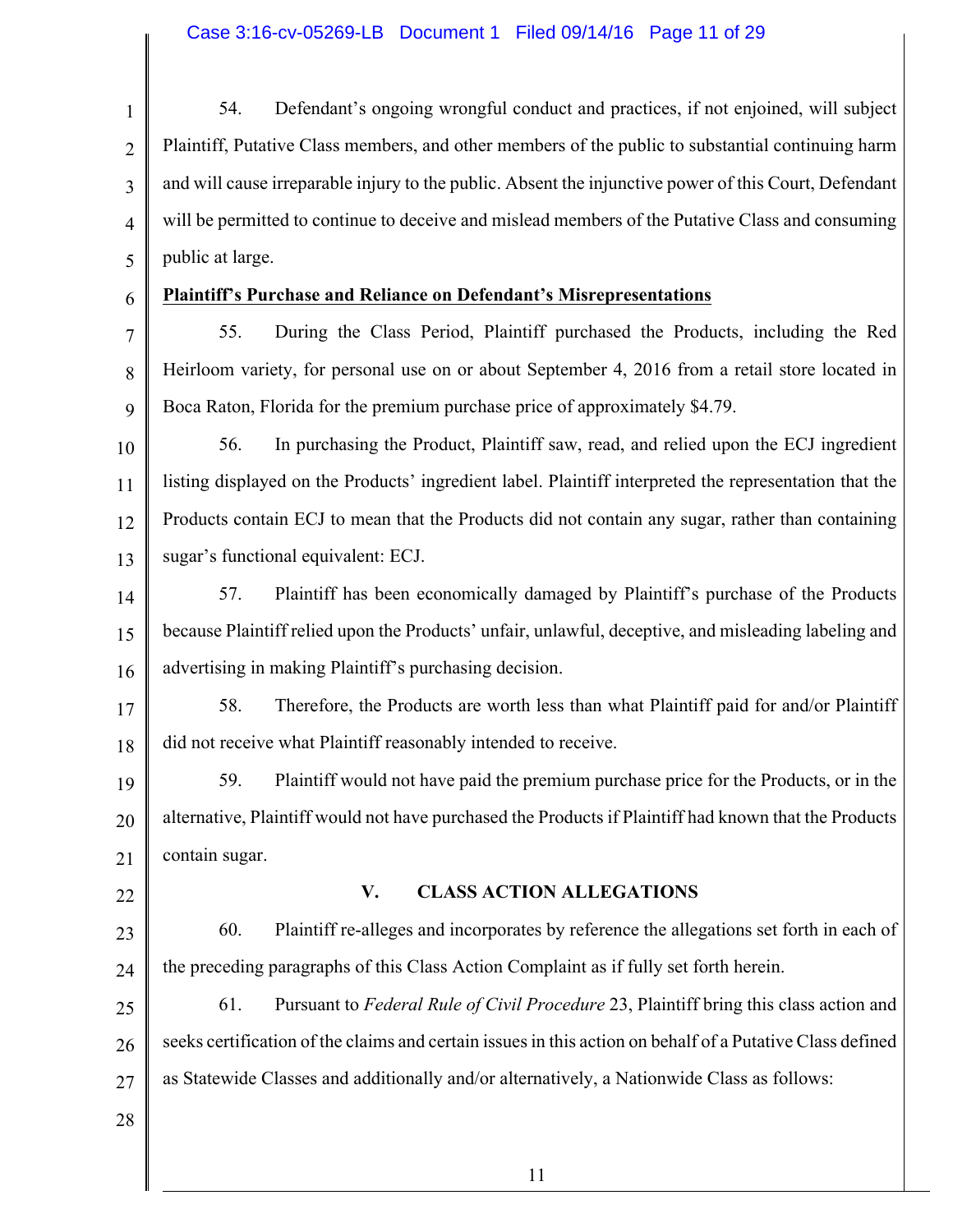| Nationwide Class. Plaintiff brings this action on behalf of Plaintiff and on behalf<br>a.        |
|--------------------------------------------------------------------------------------------------|
| of a nationwide class, as follows:                                                               |
| <b>Nationwide Class.</b><br>1.                                                                   |
| 1. Pursuant to Rule $23(a)$ and (b)(2), all individuals who purchased one                        |
| or more of the Products throughout the United States, for personal                               |
| use and not resale, during the four-year period preceding the date of                            |
| the filing of this Complaint, through and to the date Notice is                                  |
| provided to the Class;                                                                           |
| 2. Pursuant to Rule $23(a)$ and $(b)(3)$ all individuals who purchased one                       |
| or more of the Products, throughout the United States for personal                               |
| use and not resale, during the four-year period preceding the date of                            |
| the filing of this Complaint, through and to the date Notice is                                  |
| provided to the Class.                                                                           |
| <b>Statewide Class.</b> Plaintiff brings this action on behalf of Plaintiff and on<br>11.        |
| behalf of a statewide class, as follows:                                                         |
| <b>Florida Class.</b><br>1.                                                                      |
| a. Pursuant to Rule $23(a)$ and $(b)(2)$ , all individuals who                                   |
| purchased one or more of the Products throughout the State                                       |
| of Florida, for personal use and not resale, during the four-                                    |
| year period preceding the date of the filing of this Complaint,                                  |
| through and to the date Notice is provided to the Class;                                         |
| Pursuant to Rule $23(a)$ and $(b)(3)$ , all individuals who<br>$\mathbf b$ .                     |
| purchased one or more of the Products throughout the State                                       |
| of Florida, for personal use and not resale, during the four-                                    |
| year period preceding the date of the filing of this Complaint,                                  |
| through and to the date Notice is provided to the Class.                                         |
| 62.<br>Plaintiff respectfully reserves the right to amend the Class definition if further        |
| investigation and discovery indicates that the Class definition should be narrowed, expanded, or |
|                                                                                                  |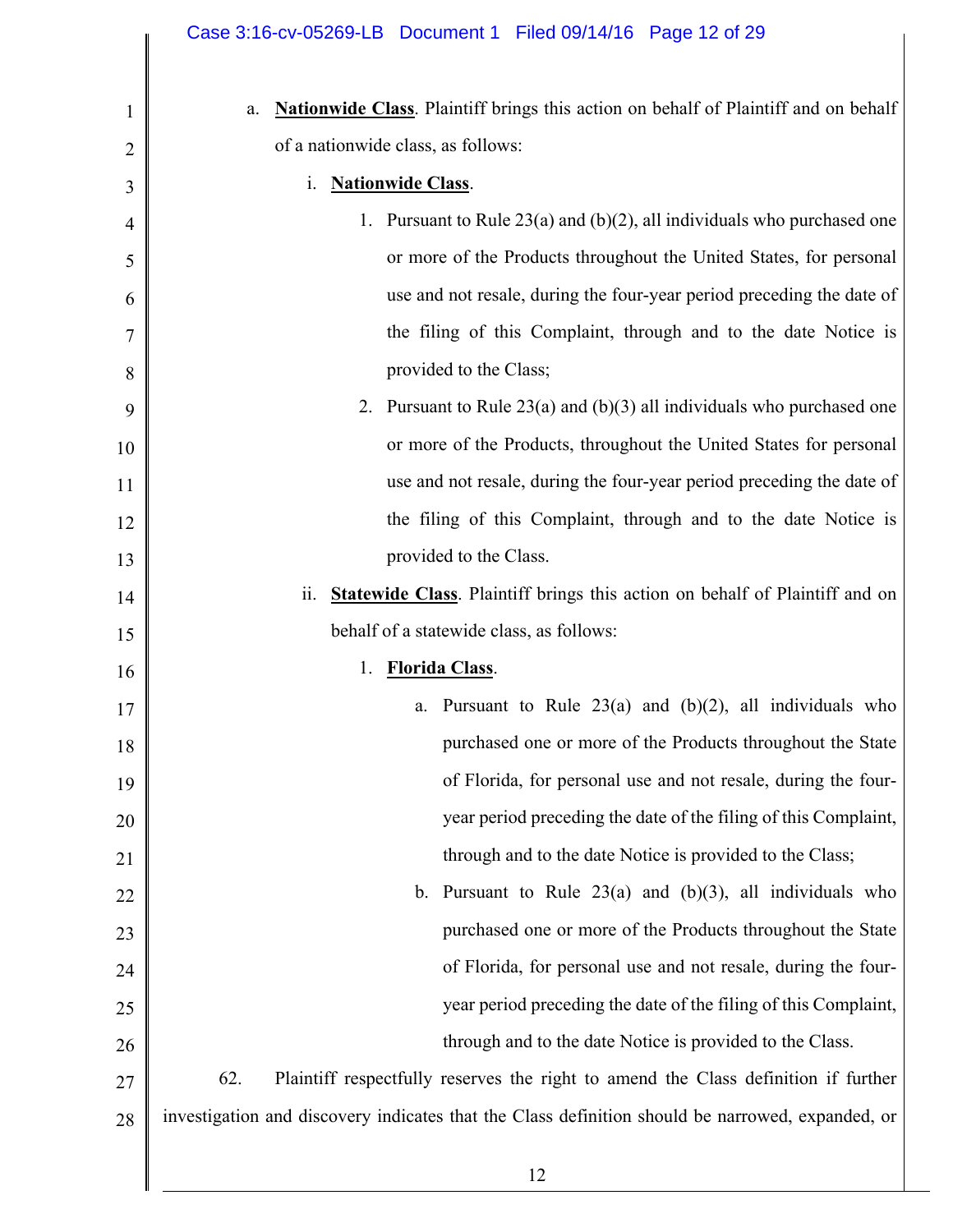### Case 3:16-cv-05269-LB Document 1 Filed 09/14/16 Page 13 of 29

otherwise modified, including a reservation of the right to seek to certify subclasses, if discovery reveals that modifying the class definitions and/or seeking additional subclasses would be appropriate, including subclasses by state and/or purchase location.

3 4

5

6

7

8

1

 $\mathfrak{D}$ 

63. Excluded from the Putative Class are governmental entities, Defendant, any entity in which Defendant has a controlling interest, and Defendant's officers, directors, affiliates, legal representatives, employees, co-conspirators, successors, subsidiaries, and assigns. Also excluded from the Putative Class is any judge, justice, or judicial officer presiding over this matter and the members of their immediate families and judicial staff.

9 10 11 64. Defendant's representations, practices, and/or omissions were applied uniformly to all members of the Putative Class, including any subclass, so that the questions of law and fact are common to all members of the Putative Class and any subclass.

12 13 14 65. All members of the Putative Class and any subclass were and are similarly affected by the deceptive advertising for the Products, and the relief sought herein is for the benefit of Plaintiff and members of the Putative Class and any subclass.

15 **Numerosity—Federal Rule of Civil Procedure 23(a)(1)**

16 17 18 19 20 21 66. Based on the annual sales of the Products and the popularity of the Products, it is readily apparent that the number of consumers in both the Putative Class and any subclass are so large as to make joinder impractical, if not impossible. Members of the Putative Class and any subclass may be notified of the pendency of this action by recognized, Court-approved notice dissemination methods, which may include U.S. Mail, electronic mail, Internet postings, and/or published notice.

22

- **Commonality and Predominance—Federal Rules of Civil Procedure 23(a)(2) and (b)(3)**
- 23

24

67. Questions of law and fact common to the Putative Class and any subclass exist that predominate over questions affecting only individual members, including:

25 26 27 28 a. Whether Defendant's business practices and representations related to the marketing, labeling, and sales of the Products were unfair, deceptive, fraudulent, and/or unlawful in any respect, thereby violating Cal. Bus. & Prof. Code  $\S$  17200 *et seq.*;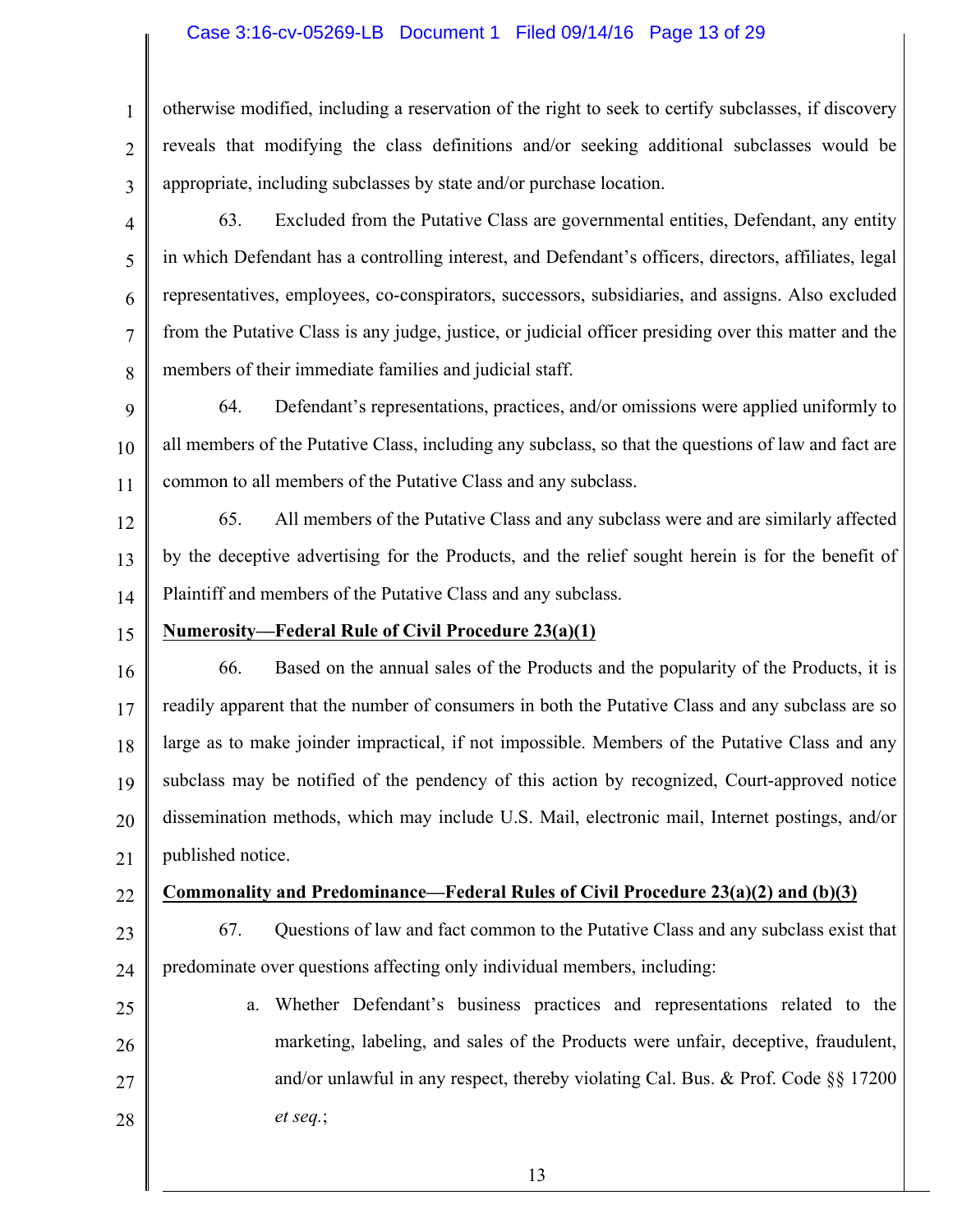|                | Case 3:16-cv-05269-LB  Document 1  Filed 09/14/16  Page 14 of 29                                         |
|----------------|----------------------------------------------------------------------------------------------------------|
| $\mathbf{1}$   | b. Whether Defendant violated Cal. Bus. & Prof. Code §§ 17500 <i>et seq.</i> , with its                  |
| $\overline{2}$ | practices and representations related to the marketing, labeling, and sales of the                       |
| 3              | Products;                                                                                                |
| 4              | c. Whether Defendant violated Florida Deceptive and Unfair Trade Practices Act,                          |
| 5              | Sections 501.201 to 201.213, <i>Florida Statutes</i> by engaging in false, deceptive, or                 |
| 6              | misleading advertising or unfair methods of competition;                                                 |
| 7              | d. Whether Defendant's conduct as set forth above constitutes negligent                                  |
| 8              | misrepresentation;                                                                                       |
| 9              | e. Whether knowledge of the fact that the Products contain sugar, and not ECJ, is                        |
| 10             | material to a reasonable consumer;                                                                       |
| 11             | Whether the claim that the Products contain ECJ is misleading to a reasonable<br>f.                      |
| 12             | consumer;                                                                                                |
| 13             | Whether a reasonable consumer is likely to be deceived by claims that the Products<br>g.                 |
| 14             | contain ECJ, despite the fact that ECJ is a term which is prohibited from use on food                    |
| 15             | labels under California, Florida, and federal law;                                                       |
| 16             | h. Whether Defendant's conduct as set forth above injured consumers, and if so, the                      |
| 17             | extent of the injury.                                                                                    |
| 18             | <b>Typicality—Federal Rule of Civil Procedure 23(a)(3)</b>                                               |
| 19             | 68.<br>The claims asserted by Plaintiff in this action are typical of the claims of the                  |
| 20             | members of the Putative Class and any subclass, as the claims arise from the same course of conduct      |
| 21             | by Defendant, and the relief sought within the Putative Class and any subclass is common to the          |
| 22             | members of each. Further, there are no defenses available to Defendant that are unique to Plaintiff.     |
| 23             | <b>Adequacy of Representation—Federal Rule of Civil Procedure 23(a)(4):</b>                              |
| 24             | 69.<br>Plaintiff will fairly and adequately represent and protect the interests of the members           |
| 25             | of the Putative Class and any subclass.                                                                  |
| 26             | 70.<br>Plaintiff has retained counsel competent and experienced in both consumer                         |
| 27             | protection and class action litigation. The Putative Class's and any subclass's interests will be fairly |
| 28             | and adequately protected by Plaintiff's counsel. Undersigned counsel has represented consumers           |
|                | 14                                                                                                       |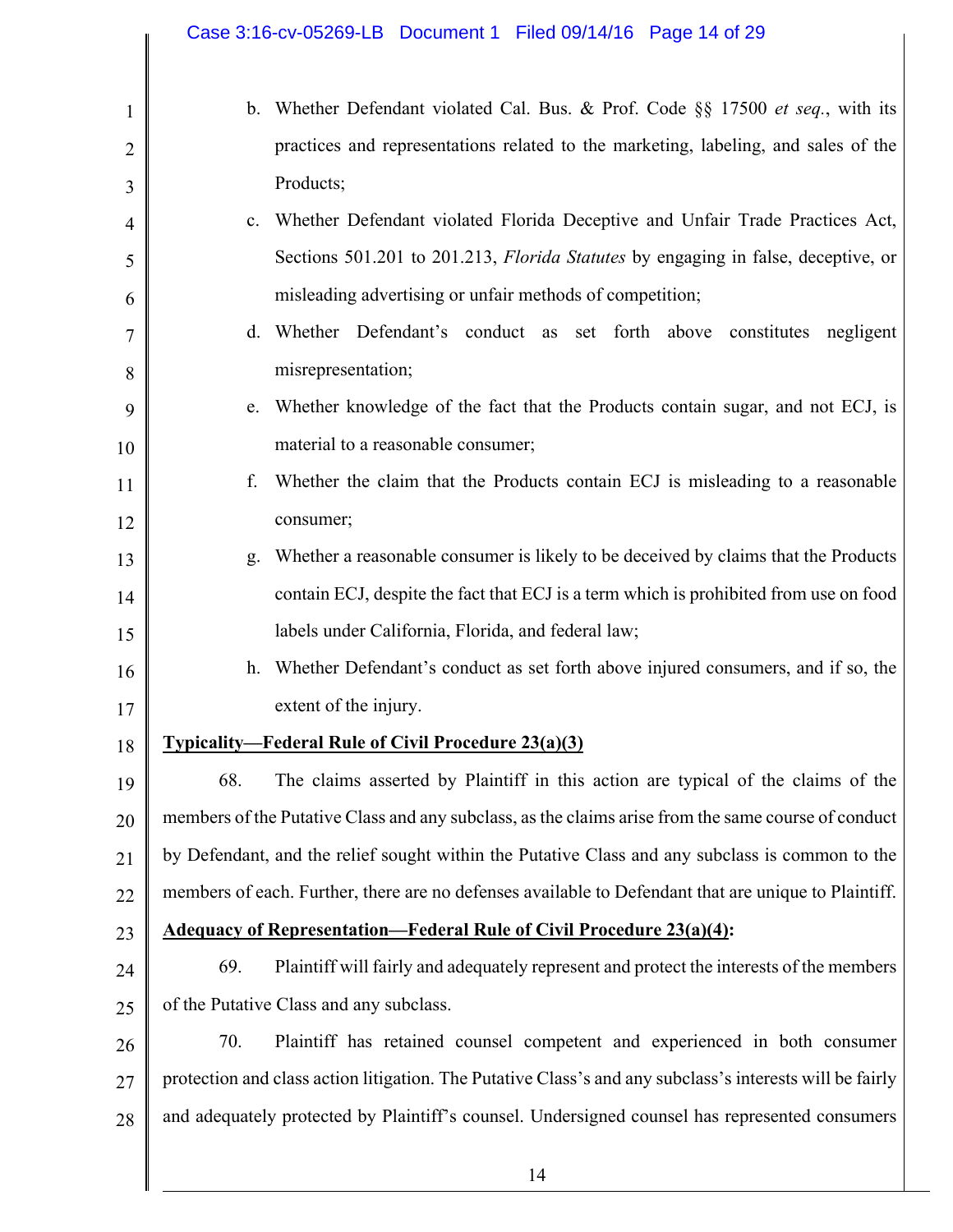1  $\overline{2}$ in a wide variety of actions where they have sought to protect consumers from fraudulent and deceptive practices.

3

## **Declaratory and Injunctive Relief—Federal Rule of Civil Procedure 23(b)(2)**

4 5 6 7 8 9 71. Certification also is appropriate because Defendant acted, or refused to act, on grounds generally applicable to both the Putative Class and any subclass, thereby making appropriate the final injunctive relief and declaratory relief sought on behalf of the Putative Class and any subclass as respective wholes. Further, given the large number of consumers of the Products, allowing individual actions to proceed in lieu of a class action would run the risk of yielding inconsistent and conflicting adjudications.

10

## **Superiority—Federal Rule of Civil Procedure 23(b)(3)**

11 12 13 14 15 72. A class action is a fair and appropriate method for the adjudication of the controversy, in that it will permit a large number of claims to be resolved in a single forum simultaneously, efficiently, and without the unnecessary hardship that would result from the prosecution of numerous individual actions and the duplication of discovery, effort, expense and burden on the courts that individual actions would engender.

16 17 18 19 20 21 73. The benefits of proceeding as a class action, including providing a method for obtaining redress for claims that would not be practical to pursue individually, outweigh any difficulties that might be argued with regard to the management of this class action. Absent a class action, it would be highly unlikely that the representative Plaintiff or any other members of the Putative Class or any subclass would be able to protect their own interests because the cost of litigation through individual lawsuits might exceed expected recovery.

22 23 24 25 26 74. Certification of this class action is appropriate under *Federal Rule of Civil Procedure* Rule 23, because the questions of law or fact common to the respective members of the Putative Class and any subclass predominate over questions of law or fact affecting only individual members. This predominance makes class litigation superior to any other method available for a fair and efficient decree of the claims.

- 27
- 28

## **VI. CAUSES OF ACTION**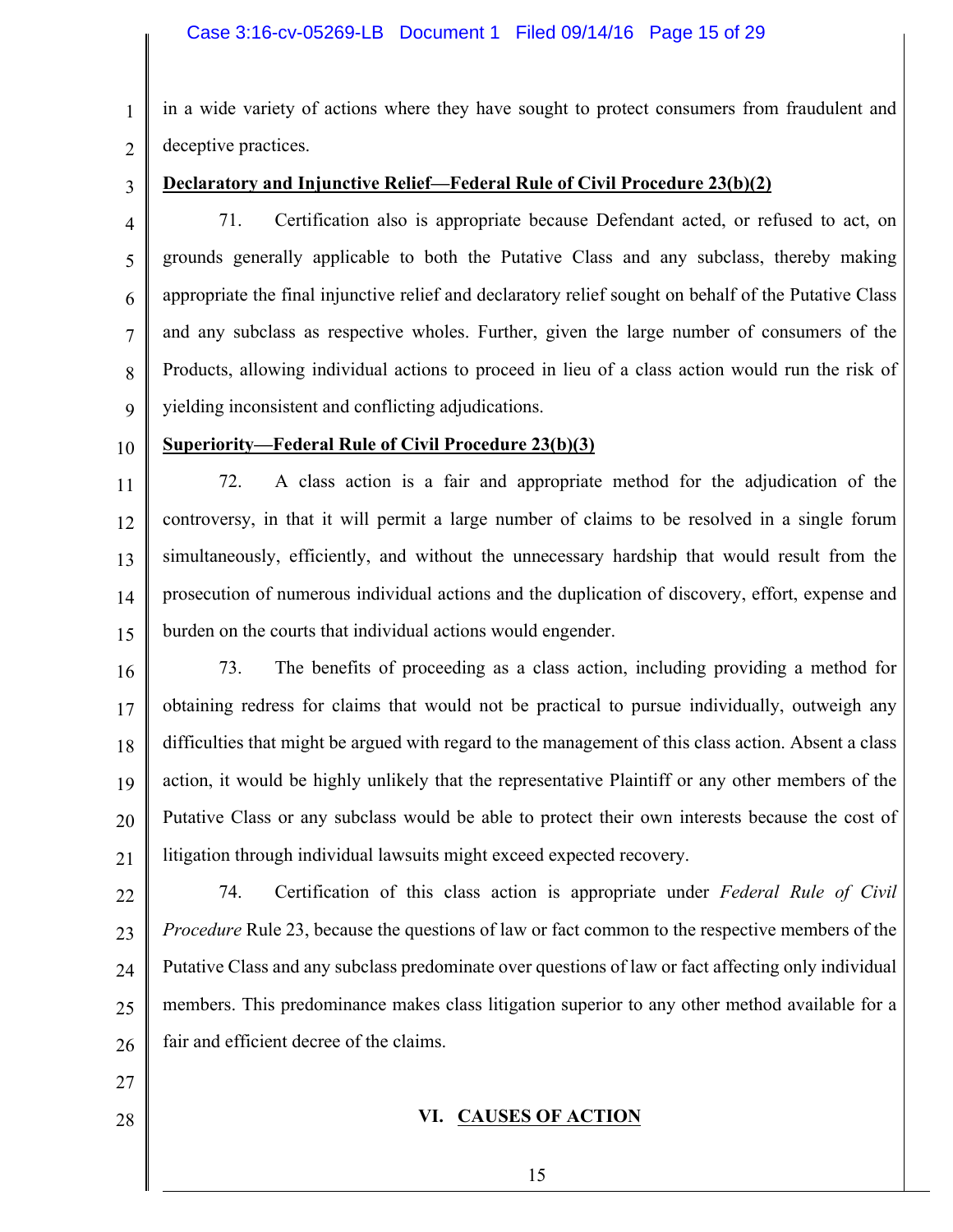| $\mathbf{1}$   | <b>COUNT I</b>                                                                                            |  |  |
|----------------|-----------------------------------------------------------------------------------------------------------|--|--|
| $\overline{2}$ | Violation of False Advertising Law-Cal. Bus. & Prof. Code §§ 17500 et seq.                                |  |  |
| 3              | (Brought on Behalf of Plaintiff and the Putative Nationwide Class Against Defendant)                      |  |  |
| $\overline{4}$ | Plaintiff re-alleges and fully incorporates by reference all allegations set forth in the<br>75.          |  |  |
| 5              | preceding paragraphs one $(1)$ through seventy-four $(74)$ of this Complaint as if fully set forth herein |  |  |
| 6              | verbatim.                                                                                                 |  |  |
| 7              | Throughout the Class Period Defendant engaged in a public advertising and<br>76.                          |  |  |
| 8              | marketing campaign representing that the Products contain ECJ, despite the fact that ECJ is a term        |  |  |
| 9              | which is prohibited from use on food labels under California and federal law.                             |  |  |
| 10             | 77.<br>Defendant's advertisements and marketing representations are misleading, untrue,                   |  |  |
| 11             | and likely to deceive reasonable consumers.                                                               |  |  |
| 12             | 78.<br>Defendant engaged in its advertising and marketing campaign with the intent to                     |  |  |
| 13             | directly induce customers to purchase the Products based on false claims.                                 |  |  |
| 14             | 79.<br>In violation of California Bus. & Prof. Code §§ 17500 et seq., Defendant                           |  |  |
| 15             | disseminated, or caused to be disseminated, the deceptive Products' labeling and advertising              |  |  |
| 16             | representations.                                                                                          |  |  |
| 17             | 80.<br>Defendant's labeling and advertising representations for the Products are by their                 |  |  |
| 18             | very nature unfair, deceptive, and/or unlawful within the meaning of California Bus. & Prof. Code         |  |  |
| 19             | §§ 17500 et seq.                                                                                          |  |  |
| 20             | 81.<br>The representations were at all material times hereto likely to deceive reasonable                 |  |  |
| 21             | consumers, including Plaintiff and members of the Putative Class.                                         |  |  |
| 22             | 82.<br>Defendant violated California Bus. & Prof. Code §§ 17500 et seq., in making and                    |  |  |
| 23             | disseminating the deceptive representations alleged herein.                                               |  |  |
| 24             | 83.<br>Defendant knew or should have known that the representations were false,                           |  |  |
| 25             | misleading, and likely to deceive reasonable consumers, such as Plaintiff and members of the              |  |  |
| 26             | Putative Class.                                                                                           |  |  |
| 27             | As a direct and proximate result of Defendant's wrongful conduct, Plaintiff and<br>84.                    |  |  |
| 28             | similarly situated purchasers of the Products have suffered economic damages.                             |  |  |
|                | 16                                                                                                        |  |  |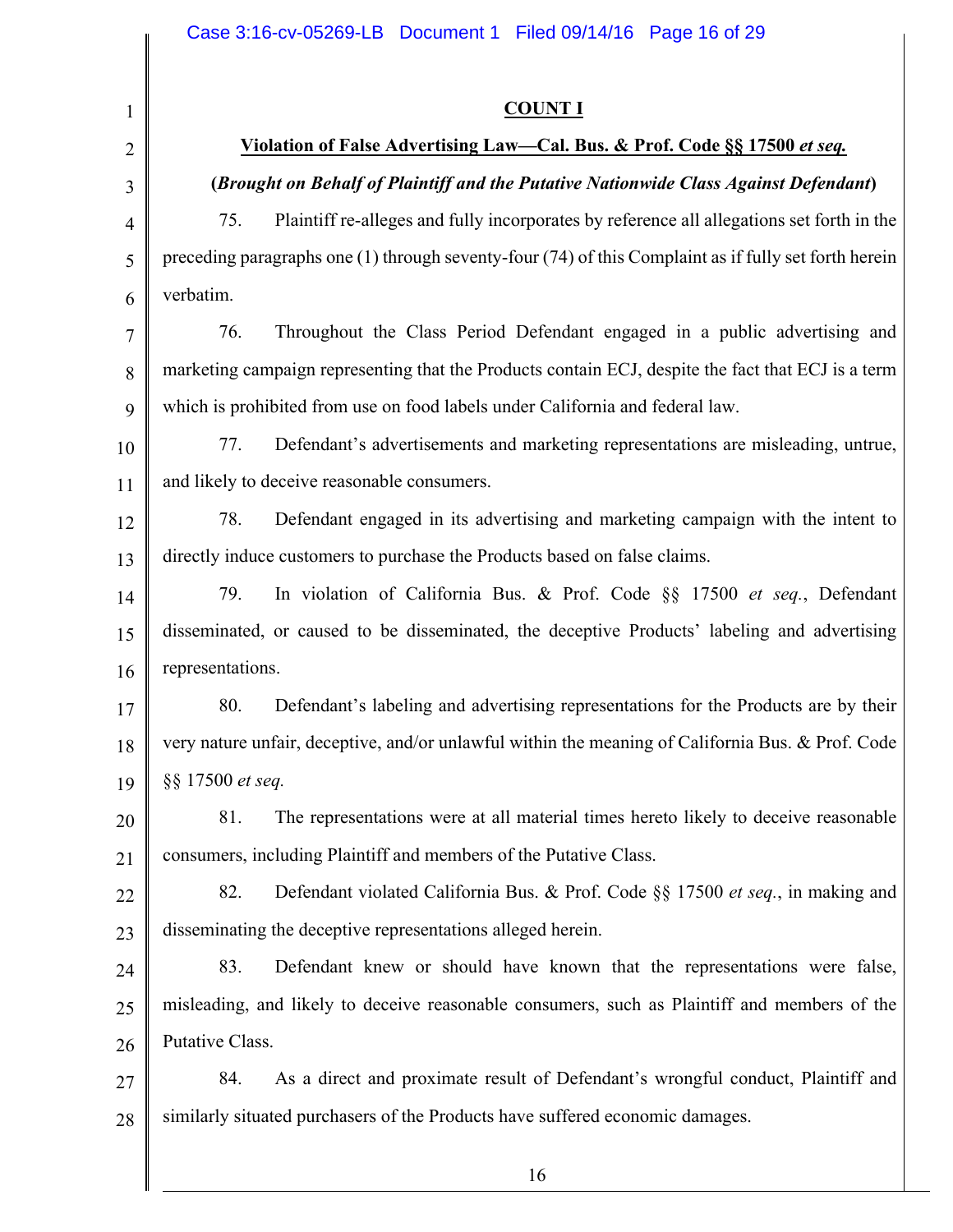1

85. Plaintiff was injured in fact and lost money as a result of Defendant's conduct of improperly advertising the Products as described herein.

3

 $\overline{2}$ 

86. Plaintiff would have paid less for the Products or would not have purchased the Products but for Defendant's misleading statements about the Products.

4 5

6 7 8 9 10 11 12 87. Pursuant to Bus. & Prof. Code § 17535, Plaintiff, individually and on behalf of all similarly situated purchasers, seeks an order of this Court requiring Defendant to restore to purchasers of the Products all monies that may have been acquired by Defendant as a result of such false, unfair, deceptive, and/or unlawful acts or practices. Plaintiff and members of the Putative Class seek declaratory relief, restitution for monies wrongfully obtained, disgorgement of ill-gotten revenues and/or profits, injunctive relief enjoining Defendant from disseminating its untrue and misleading statements, and other relief allowable under California Business & Professions Code Section 17535.

13 14 15 88. Furthermore, as a result of Defendant's violations of the FAL, Plaintiff and similarly situated purchasers of the Products are entitled to restitution for out-of-pocket expenses and economic harm.

16 17 18 19 20 89. Pursuant to Civil Code § 3287(a), Plaintiff and similarly situated purchasers of the Products are further entitled to pre-judgment interest as a direct and proximate result of Defendant's wrongful conduct. The amount on which interest is to be calculated is a sum certain and capable of calculation, and Plaintiff and similarly situated purchasers of the Products are entitled to interest in an amount according to proof.

21

22

- 23
- 24 25

26

90. Plaintiff re-alleges and fully incorporates by reference all allegations set forth in the preceding paragraphs one (1) through seventy-four (74) of this Complaint as if fully set forth herein verbatim.

**COUNT II**

**Violation of UCL: Fraudulent Prong—Cal. Bus. & Prof. Code §§ 17200** *et seq.*

**(***Brought on Behalf of Plaintiff and the Putative Nationwide Class Against Defendant***)**

27 28 91. Cal. Bus. & Prof. Code § 17200 prohibits any "fraudulent…business act or practice." To prove a cause of action under the "fraudulent" prong of the UCL, the plaintiff need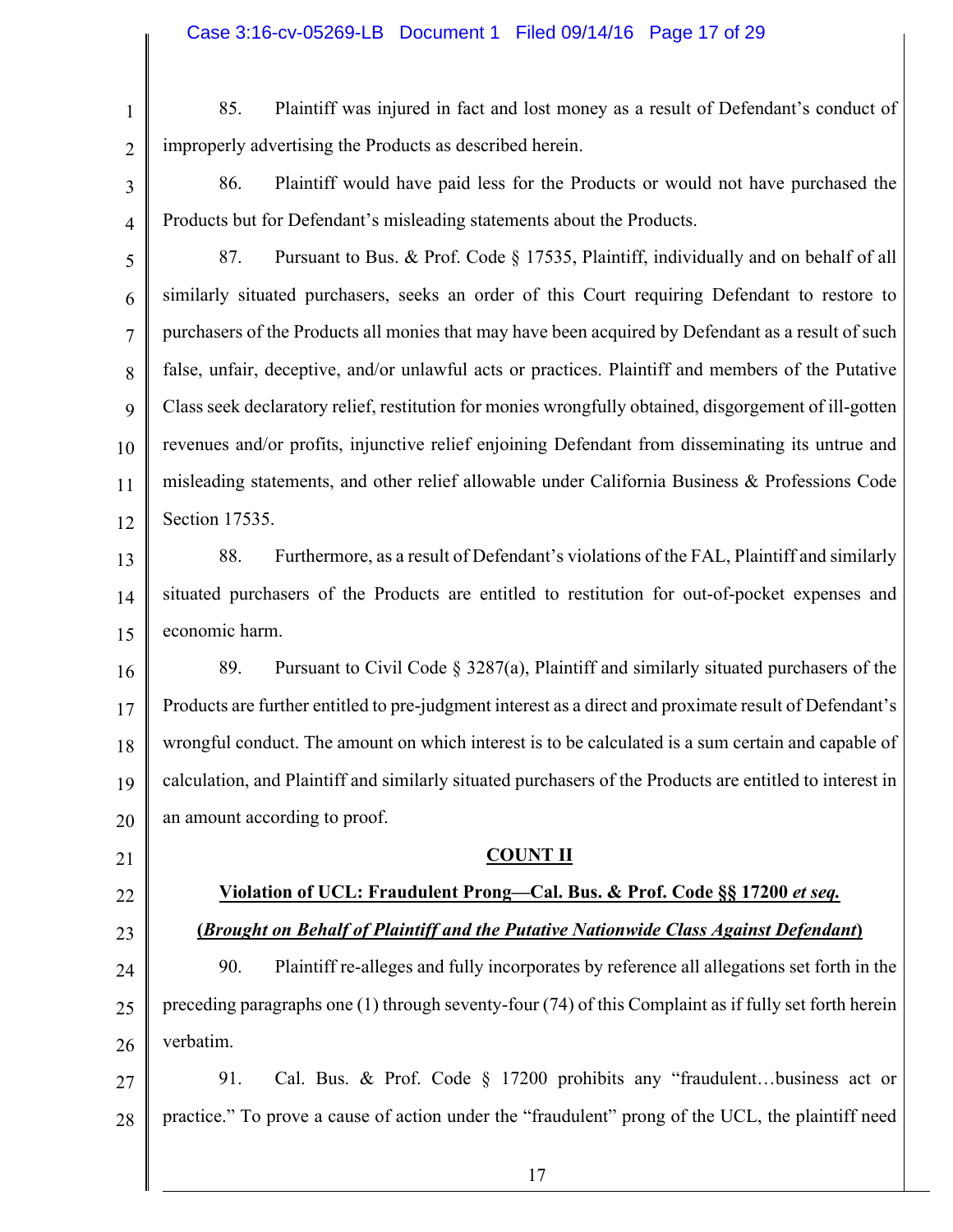### Case 3:16-cv-05269-LB Document 1 Filed 09/14/16 Page 18 of 29

only show that Plaintiff and members of the Putative Class are "likely to be 'deceived'" by the conduct.<sup>3</sup> Notably, a UCL violation can be established even if no one was actually deceived, relied upon the fraudulent practice, or sustained any injury.

- 4 5 6 7 8 9 92. Thus, Defendant's acts and practices are fraudulent in that they have deceived and/or are likely to deceive, Plaintiff and members of the Putative Class. Specifically, Defendant's business practices as alleged herein are fraudulent because they are likely to deceive Plaintiff and members of the Putative Class into believing the Products have characteristics, uses, and benefits they do not have, including that they contain ECJ, despite the fact that ECJ is a term which is prohibited from use on food labels under California and federal law.
- 10 11 93. Plaintiff has standing to pursue this claim as Plaintiff has suffered injury in fact and has lost money or property as a result of Defendant's actions as set forth herein.
- 12 13 14 15 16 17 18 19 20 21 94. Defendant's deceptive and fraudulent business acts and practices were the direct and proximate cause of Plaintiff's and members of the Putative Class's injuries. Plaintiff and members of the Putative Class relied on Defendant's deceptive and fraudulent business acts and practices to their detriment in that but for Defendant's misrepresentation that the Products contain ECJ, despite the fact that ECJ is a term which is prohibited from use on food labels under California and federal law, Plaintiff and members of the Putative Class would have paid less for the Products, would not have purchased the Products, and/or the Products are worth less because of the true state of the Products. Moreover, Plaintiff and members of the Putative Class were denied the benefit of the bargain when they decided to purchase the Products over competitor products that are less expensive and/or are properly labeled as containing "sugar."
- 22

23

1

 $\overline{2}$ 

3

95. Finally, upon information and belief, Defendant is aware that the claims it made about the Products are false, misleading, and likely to deceive reasonable consumers.

- 24 25 26 96. Pursuant to California Bus. & Prof. Code § 17203, Plaintiff, individually, and on behalf of the Putative Class, seeks an order of this Court for injunctive relief and disgorging and restoring all monies that have been acquired by Defendant as a result of Defendant's business acts
- 27 28
- $\overline{a}$ 3. *See In re Tobacco II Cases*, 46 Cal. 4th 298, 312 (2009); *Stearns v. TicketMaster Corp.*, 655 F.3d 1013, 1020 (9th Cir. 2011).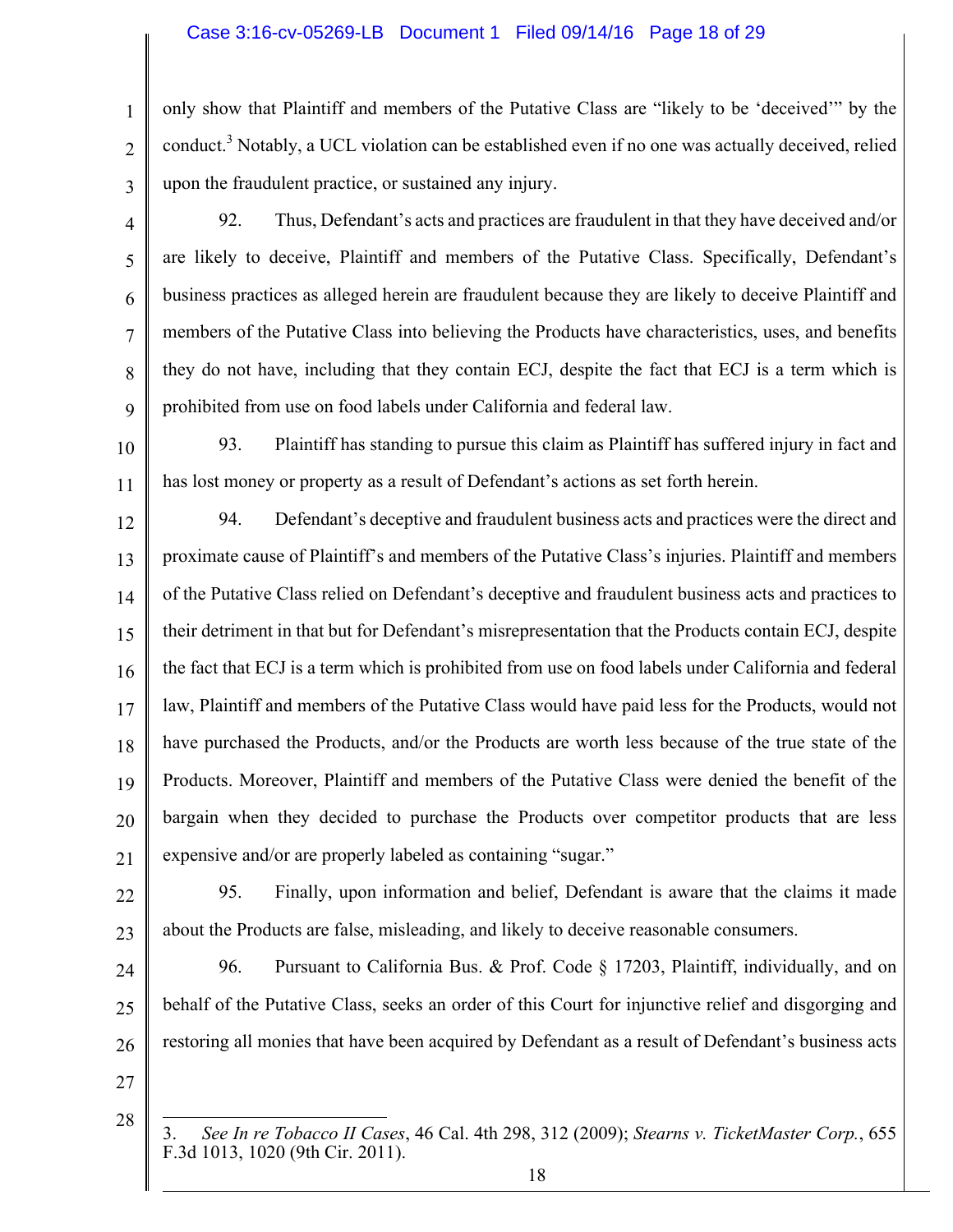### Case 3:16-cv-05269-LB Document 1 Filed 09/14/16 Page 19 of 29

or practices described herein. Plaintiff, the Putative Class, and the general public may be irreparably harmed or denied an effective and complete remedy in the absence of such an order.

3 97. As a result of Defendant's violations of the UCL, Plaintiff and the Putative Class are entitled to restitution for out-of-pocket expenses and economic harm.

98. Pursuant to Civil Code  $\S 3287(a)$ , Plaintiff and the Putative Class are further entitled to pre-judgment interest as a direct and proximate result of Defendant's unfair and fraudulent conduct. The amount on which interest is to be calculated is a sum certain and capable of calculation, and Plaintiff and the Putative Class are entitled to interest in an amount according to proof.

#### 10

1

2

4

5

6

7

8

9

#### **COUNT III**

### **Violation of UCL: Unfair Prong—Cal. Bus. & Prof. Code §§ 17200** *et seq.*

12

11

## **(***Brought on Behalf of Plaintiff and the Putative Nationwide Class Against Defendant***)**

13 14 15 99. Plaintiff re-alleges and fully incorporates by reference all allegations set forth in the preceding paragraphs one (1) through seventy-four (74) of this Complaint as if fully set forth herein verbatim.

16 17 18 19 20 21 22 100. Cal. Bus. & Prof. Code § 17200 prohibits any "unfair…business act or practice." Defendant's business practices, as alleged herein, are "unfair" within the meaning of the UCL because: (1) Defendant's conduct caused, or is likely to cause, substantial injury to Plaintiff and the members of the Putative Class; (2) such injury is not reasonably avoidable by Plaintiff and members of the Putative Class due to Defendant's exclusive knowledge of the exact character and content of the Products' ingredients; and (3) the injury is not outweighed by any countervailing benefits to competition or Plaintiff and members of the Putative Class.

23

24 25 26 101. Further, Defendant committed "unfair" business acts or practices by engaging in conduct that is immoral, unethical, oppressive, unscrupulous, or substantially injurious to Plaintiff and members of the Putative Class; and engaging in conduct that undermines or violates the spirit or intent of the consumer protection laws alleged herein.<sup>4</sup>

- 27
- 28

 $\overline{a}$ 

4. *See People v. Casa Blanca Convalescent Home, Inc.*, 159 Cal. App. 3d 509, 530 (1984).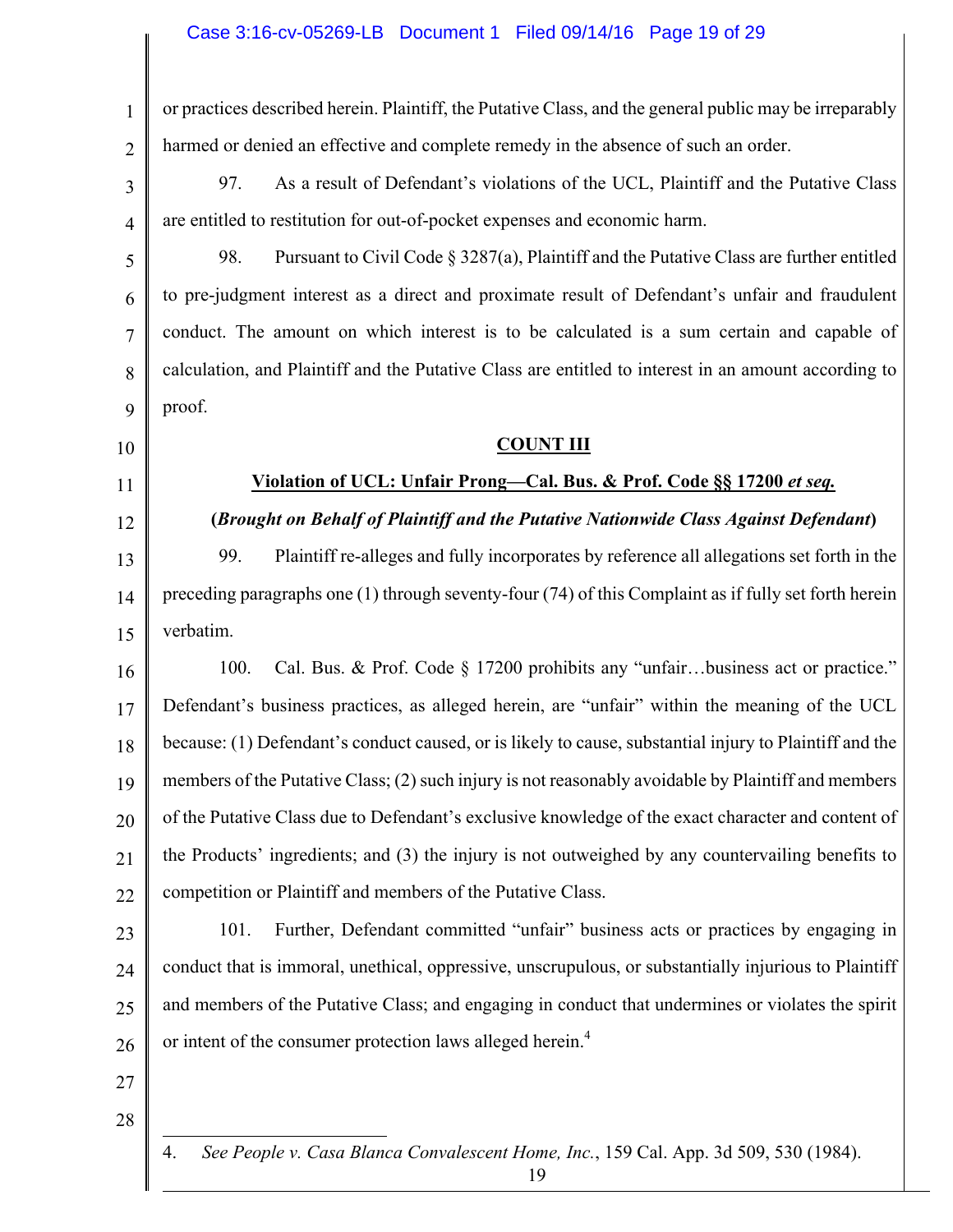#### Case 3:16-cv-05269-LB Document 1 Filed 09/14/16 Page 20 of 29

3 102. Plaintiff and members of the Putative Class suffered injury in fact and lost money or property as a result of Defendant's deceptive advertising: they were denied the benefit of the bargain when they decided to purchase the Products over competitor products that are less expensive and/or are properly labeled as containing "sugar."

5

4

1

 $\overline{2}$ 

6 7 8 9 10 11 103. First, the injury to Plaintiff and members of the Putative Class is substantial because but for Defendant's misrepresentation that the Products contain ECJ, Plaintiff and members of the Putative Class would have paid less for the Products, would not have purchased the Products, and/or the Products are worth less because of the true state of the Products. Moreover, Plaintiff and members of the Putative Class were denied the benefit of the bargain when they decided to purchase the Products over competitor products that are less expensive and/or are properly labeled as containing "sugar."

12 13 14 15 104. Second, given the fact that Defendant had exclusive knowledge of the exact character and content of the Products' ingredients and Plaintiff and members of the Putative Class had no reason to believe that the Products contain sugar, the resulting injury is not of the variety that Plaintiff and members of the Putative Class could reasonably have avoided.

16 17 18 19 20 105. Third, the injury to Plaintiff and members of the Putative Class is not outweighed by any countervailing benefits to competition or Plaintiff and members of the Putative Class. Any purported benefits to Plaintiff and members of the Putative Class from the inclusion of the ECJ ingredient listing on the Products, if any, is negated by the deceptive advertising that the Products contain ECJ.

21 22 23 24 25 26 106. Finally, Defendant had an improper motive (profit before accurate marketing) in its practices related to the deceptive labeling and advertising of the Products, as set forth above, which is immoral, unethical, oppressive, unscrupulous, and substantially injurious to Plaintiff and members of the Putative Class. Defendant's conduct also offends established public policies against engaging in false and misleading advertising, unfair competition, and deceptive conduct towards consumers.

27 28 107. Plaintiff reserves the right to allege further conduct that constitutes other unfair business acts or practices.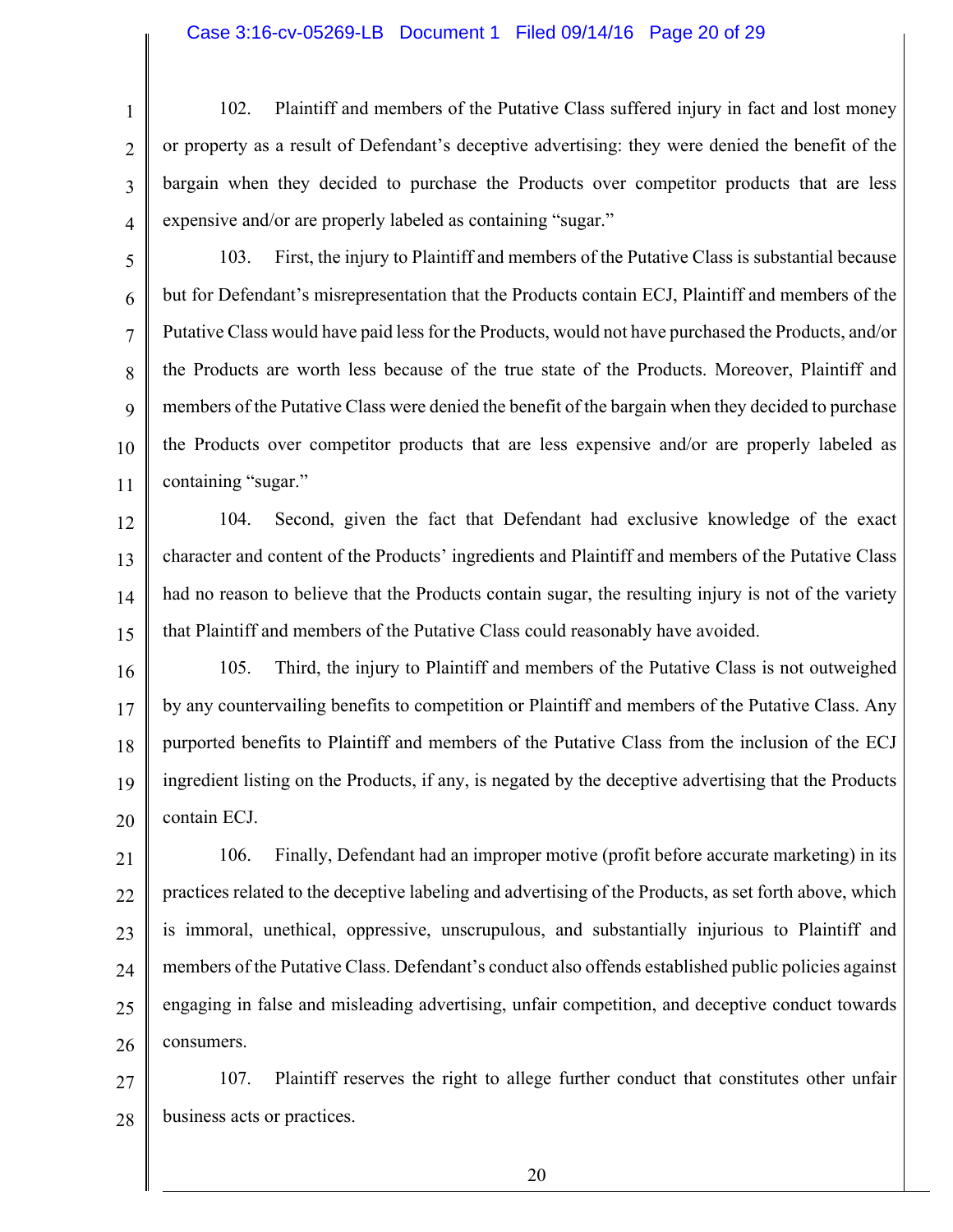## Case 3:16-cv-05269-LB Document 1 Filed 09/14/16 Page 21 of 29

| $\mathbf{1}$         | As purchasers and consumers of Defendant's Products, and as members of the<br>108.                        |  |  |
|----------------------|-----------------------------------------------------------------------------------------------------------|--|--|
| $\overline{2}$       | general public who purchased and used the Products, Plaintiff and the Putative Class are entitled to      |  |  |
| 3                    | bring this class action seeking all available remedies under the UCL.                                     |  |  |
| $\overline{4}$       | Pursuant to California Bus. & Prof. Code § 17203, Plaintiff, individually, and on<br>109.                 |  |  |
| 5                    | behalf of the Putative Class, seeks an order of this Court for injunctive relief and disgorging and       |  |  |
| 6                    | restoring all monies that have been acquired by Defendant as a result of Defendant's business acts        |  |  |
| 7                    | or practices described herein. Plaintiff, members of the Putative Class, and the general public may       |  |  |
| 8                    | be irreparably harmed or denied an effective and complete remedy in the absence of such an order.         |  |  |
| 9                    | As a result of Defendant's violations of the UCL, Plaintiff and the Putative Class<br>110.                |  |  |
| 10                   | are entitled to restitution for out-of-pocket expenses and economic harm.                                 |  |  |
| 11                   | Pursuant to Civil Code $\S 3287(a)$ , Plaintiff and the Putative Class are further entitled<br>111.       |  |  |
| 12                   | to pre-judgment interest as a direct and proximate result of Defendant's unfair and fraudulent            |  |  |
| 13                   | conduct. The amount on which interest is to be calculated is a sum certain and capable of                 |  |  |
| 14                   | calculation, and Plaintiff and the Putative Class are entitled to interest in an amount according to      |  |  |
|                      |                                                                                                           |  |  |
|                      | proof.                                                                                                    |  |  |
|                      | <b>COUNT IV</b>                                                                                           |  |  |
|                      | Violation of the UCL: Unlawful Prong—Cal. Bus. & Prof. Code §§ 17200 et seq.                              |  |  |
| 15<br>16<br>17<br>18 | (Brought on Behalf of Plaintiff and the Putative Nationwide Class Against Defendant)                      |  |  |
| 19                   | Plaintiff re-alleges and fully incorporates by reference all allegations set forth in the<br>112.         |  |  |
|                      | preceding paragraphs one $(1)$ through seventy-four $(74)$ of this Complaint as if fully set forth herein |  |  |
| 20<br>21             | verbatim.                                                                                                 |  |  |
|                      | Cal. Bus. & Prof. Code § 17200 prohibits any "unlawfulbusiness act or practice."<br>113.                  |  |  |
| 22<br>23             | A business practice is "unlawful" under the UCL if it violates any other law or regulation.               |  |  |
| 24                   | Defendant's acts, omissions, misrepresentations, practices, and non-disclosures as alleged herein         |  |  |
| 25                   | constitute "unlawful" business acts and practices because Defendant's conduct violates the FAL.           |  |  |
| 26                   | Defendant's conduct is also "unlawful" in that it violates $\S$ 43(a) the Lanham Act,<br>114.             |  |  |
| 27                   | 15 U.S.C. § 1125(a) by introducing false statements of fact into interstate commerce about its            |  |  |
| 28                   | Products that were material in that they were likely to influence consumers' purchasing decisions,        |  |  |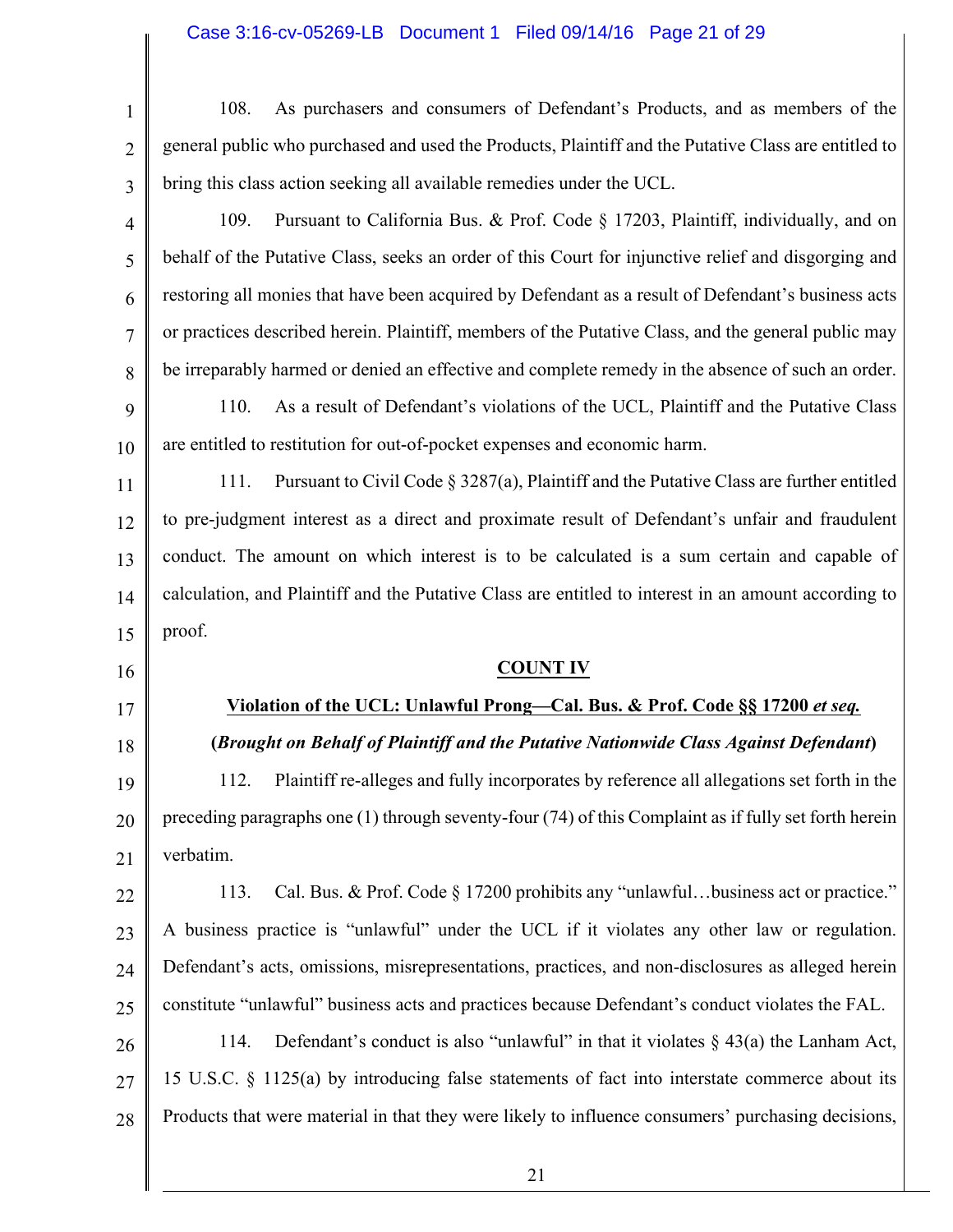## Case 3:16-cv-05269-LB Document 1 Filed 09/14/16 Page 22 of 29

| $\mathbf{1}$   | and that had a tendency to deceive, or actually deceived a substantial portion of Defendant's       |  |  |
|----------------|-----------------------------------------------------------------------------------------------------|--|--|
| $\overline{2}$ | audience, resulting in injury.                                                                      |  |  |
| 3              | Defendant's conduct is further "unlawful" in that it violates the FDCA and its<br>115.              |  |  |
| $\overline{4}$ | implementing regulations as follows:                                                                |  |  |
| 5              | a. 21 U.S.C. $\S$ 331(a) (prohibiting the "introduction or delivery for introduction into           |  |  |
| 6              | interstate commerce of any food, drug, device tobacco Products, or cosmetic that is                 |  |  |
| 7              | misbranded");                                                                                       |  |  |
| 8              | b. 21 U.S.C. $\S 331(b)$ (prohibiting the "misbranding of any food, drug, device, tobacco           |  |  |
| 9              | Products, or cosmetic in interstate commerce");                                                     |  |  |
| 10             | c. 21 U.S.C. $\S 331(c)$ (prohibiting the "receipt in interstate commerce of any food,              |  |  |
| 11             | drug, device, tobacco Products, or cosmetic that is  misbranded, and the delivery                   |  |  |
| 12             | or proffered delivery thereof for pay or otherwise");                                               |  |  |
| 13             | d. 21 U.S.C. $\S 331(g)$ (prohibiting the "giving of a guaranty or undertakingwhich                 |  |  |
| 14             | guaranty or undertaking is false");                                                                 |  |  |
| 15             | 21 U.S.C. § 343(a) (which deems any food misbranded when the label contains a<br>e.                 |  |  |
| 16             | statement that is "false or misleading in any particular");                                         |  |  |
| 17             | 21 C.F.R. $\S$ 101.4(a)(1) ("[i]ngredients required to be declared on the label or<br>f.            |  |  |
| 18             | labeling of a foodshall be listed by common or usual name");                                        |  |  |
| 19             | g. 21 C.F.R. § 102.5(a) ("The common or usual name of a food, which may be a coined                 |  |  |
| 20             | term, shall accurately identify or describe, in as simple and direct terms as possible,             |  |  |
| 21             | the basic nature of the food or its characterizing properties or ingredients");                     |  |  |
| 22             | Defendant further violates the FDCA's implementing regulation, 21 C.F.R. $\S$ 1.21,<br>116.         |  |  |
| 23             | because the Products' packaging fails to reveal material facts, namely, that the Products actually  |  |  |
| 24             | contain "sugar," "in light of other representations made;" specifically, the ECJ ingredient listing |  |  |
| 25             | described herein as misleading due to the fact that ECJ is a term which is prohibited from use on   |  |  |
| 26             | food labels.                                                                                        |  |  |
| 27             | Defendant's conduct is further "unlawful" by violating the California Sherman<br>117.               |  |  |
| 28             | Food, Drug, and Cosmetic Law ("Sherman Law"), see Cal. Health & Safety Code §§ 109875-              |  |  |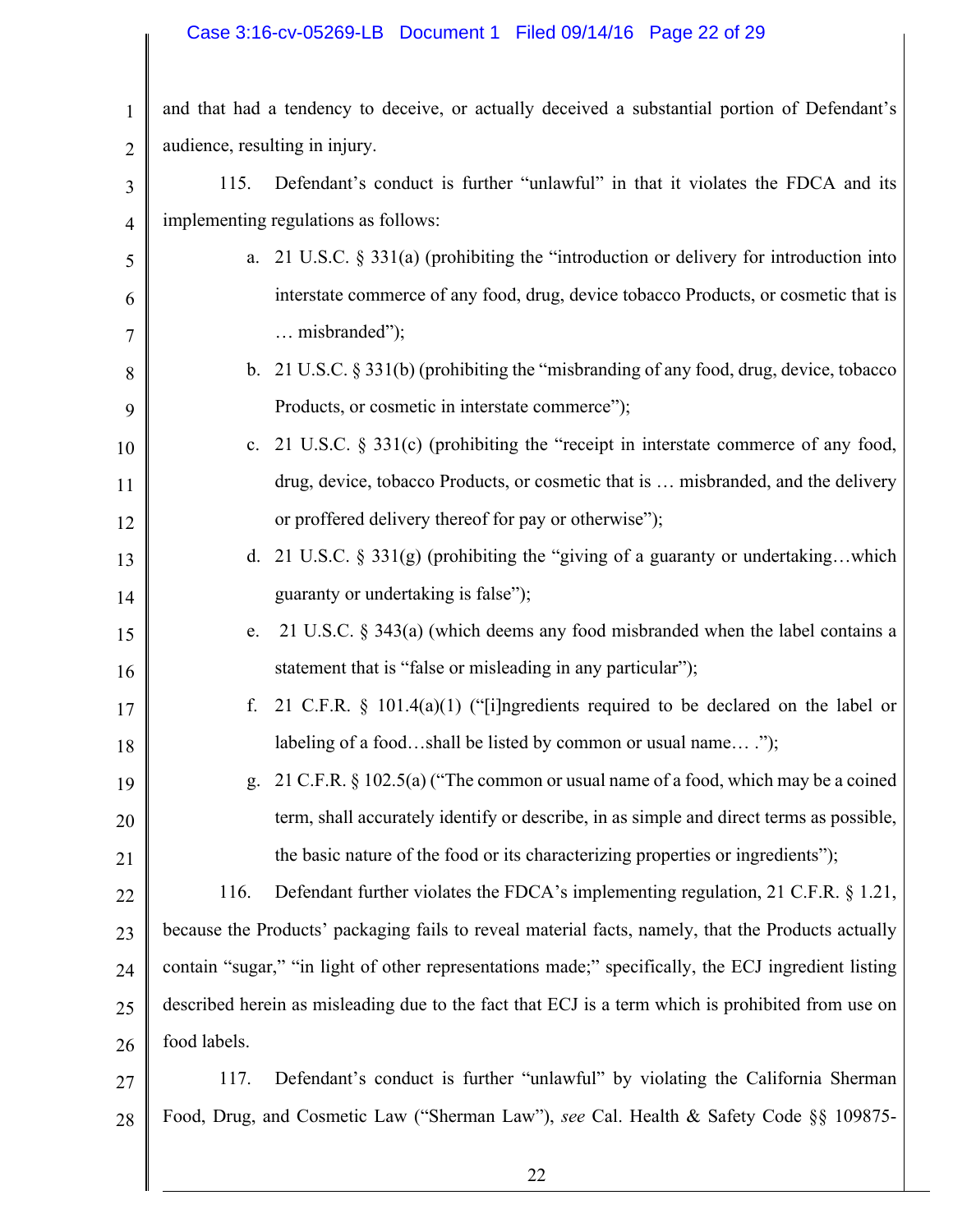1

2

111900, which incorporates the provisions of the FDCA. *See id.* §§ 110110-110115. Specifically, but not limited to, the following provisions:

| 3  |                | h. $\S$ 110290 ("In determining whether the labeling or advertisement of a food is     |
|----|----------------|----------------------------------------------------------------------------------------|
| 4  |                | misleading, all representations made or suggested by statement, word, design,          |
| 5  |                | device sound, or any combination of these shall be taken into account. The extent      |
| 6  |                | that the labeling or advertising fails to reveal facts concerning the foodor           |
| 7  |                | consequences of customary use of the foodshall also be considered.");                  |
| 8  | $\mathbf{i}$ . | § 110390 ("It is unlawful for any person to disseminate any false advertisement of     |
| 9  |                | any foodAn advertisement is false if it is false or misleading in any particular.");   |
| 10 | $\mathbf{i}$ . | § 110395 ("It is unlawful for any person to manufacture, sell, deliver, hold, or offer |
| 11 |                | for sale any foodthat is falsely advertised.");                                        |
| 12 |                | k. § 110398 ("It is unlawful for any person to advertise any food that is              |
| 13 |                | misbranded.");                                                                         |
| 14 | $\mathbf{l}$ . | § 110400 ("It is unlawful for any person to receive in commerce any foodthat is        |
| 15 |                | falsely advertised or to deliver or proffer for delivery any such food.");             |
| 16 |                | m. § 110680 ("Any food is misbranded if its labeling or packaging does not conform     |
| 17 |                | to the requirements of Chapter 4 (commencing with Section 110290).");                  |
| 18 |                | n. § 110705 ("Any food is misbranded if any word, statement, or other information      |
| 19 |                | required pursuant to this part to appear on the label or labeling is not prominently   |
| 20 |                | placed upon the label or labeling and in terms as to render it likely to be read and   |
| 21 |                | understood by the ordinary individual under customary conditions of purchase and       |
| 22 |                | $use.'$ ;                                                                              |
| 23 | 0.             | § 110725(a) ("Any food fabricated from two or more ingredients is misbranded           |
| 24 |                | unless it bears a label clearly stating the common or usual name of each ingredient"). |
| 25 | $p_{\cdot}$    | § 110760 ("It is unlawful for any person to manufacture, sell, deliver, hold, or offer |
| 26 |                | for sale any food that is misbranded.");                                               |
| 27 | q.             | § 110765 ("It is unlawful for any person to misbrand any food."); and                  |
| 28 |                |                                                                                        |
|    |                |                                                                                        |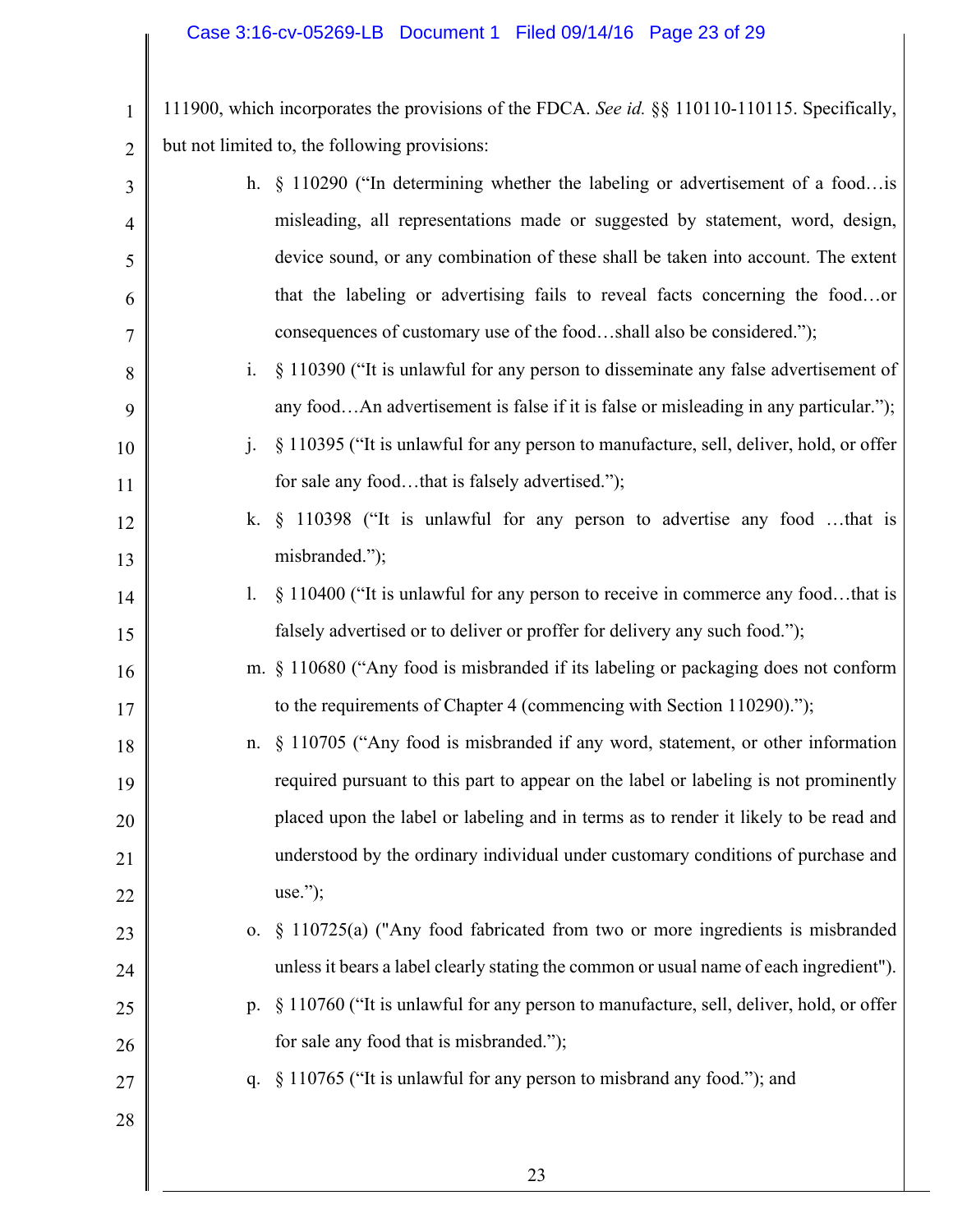|                | Case 3:16-cv-05269-LB  Document 1  Filed 09/14/16  Page 24 of 29                                       |  |
|----------------|--------------------------------------------------------------------------------------------------------|--|
|                |                                                                                                        |  |
| $\mathbf{1}$   | § 110770 ("It is unlawful for any person to receive in commerce any food that is<br>r.                 |  |
| $\overline{2}$ | misbranded or to deliver or proffer for delivery any such food.").                                     |  |
| 3              | As detailed above, Defendant's misrepresentations constitute violations of the<br>118.                 |  |
| $\overline{4}$ | FDCA and the Sherman Law, and, as such, violate the UCL's "unlawful" prong.                            |  |
| 5              | Defendant's unlawful practices include disseminating false and/or misleading<br>119.                   |  |
| 6              | representations about the Products.                                                                    |  |
| 7              | Defendant used these deceptive misrepresentations to induce Plaintiff and members<br>120.              |  |
| 8              | of the Putative Class to purchase products that were of lesser value and quality than advertised.      |  |
| 9              | As a result of Defendant's misleading advertising, Plaintiff suffered injury in fact<br>121.           |  |
| 10             | and lost money or property. Plaintiff was denied the benefit of the bargain when Plaintiff decided     |  |
| 11             | to purchase Defendant's Products over other comparable products that are less expensive and/or         |  |
| 12             | are properly labeled as containing "sugar."                                                            |  |
| 13             | Thus, Plaintiff and members of the Putative Class relied on Defendant's unlawful<br>122.               |  |
| 14             | business acts and practices to their detriment in that but for Defendant's misrepresentation that the  |  |
| 15             | Products contain ECJ, despite the fact that ECJ is a term which is prohibited from use on food         |  |
| 16             | labels, Plaintiff and members of the Putative Class would have paid less for the Products, would       |  |
| 17             | not have purchased the Products, and/or the Products are worth less because of the true state of the   |  |
| 18             | Products.                                                                                              |  |
| 19             | Because Defendant's business conduct in advertising, marketing, and selling the<br>123.                |  |
| 20             | Products using false and misleading statements, in violation of the FAL and/or other federal and       |  |
| 21             | state laws or regulations alleged herein, it constitutes a per se violation of the "unlawful" prong of |  |
| 22             | the UCL.                                                                                               |  |
| 23             | As purchasers and consumers of Defendant's Products, and as members of the<br>124.                     |  |
| 24             | general public who purchased and used the Products, Plaintiff and the Putative Class are entitled to   |  |
| 25             | and bring this class action seeking all available remedies under the UCL.                              |  |
| 26             | Pursuant to California Bus. & Prof. Code § 17203, Plaintiff, individually and on<br>125.               |  |
| 27             | behalf of the Putative Class, seeks an order of this Court for injunctive relief and disgorging and    |  |
| 28             | restoring all monies that may have been acquired by Defendant as a result of such unlawful business    |  |
|                |                                                                                                        |  |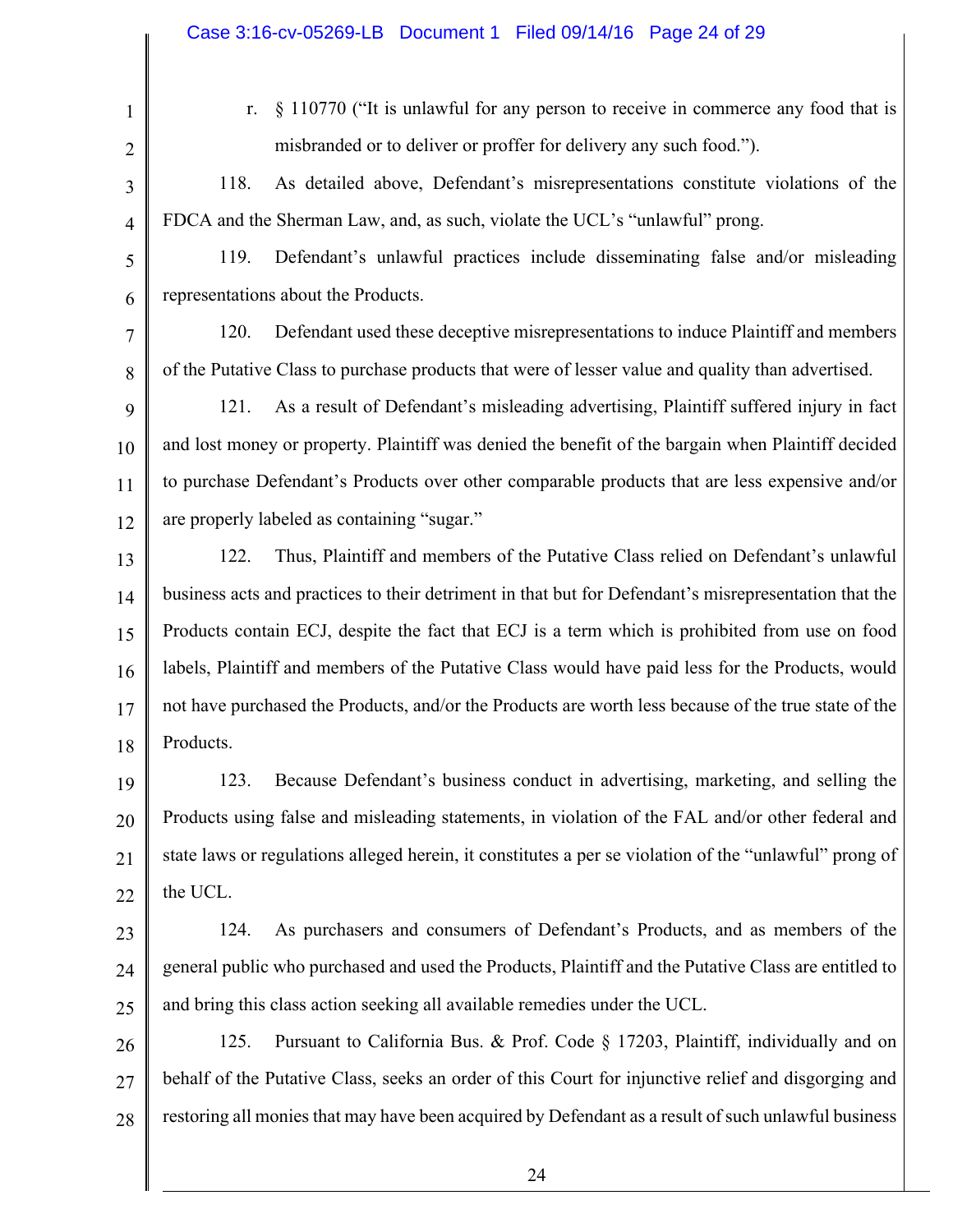## Case 3:16-cv-05269-LB Document 1 Filed 09/14/16 Page 25 of 29

| $\mathbf{1}$   | acts or practices. Plaintiff, the Putative Class, and the general public may be irreparably harmed        |
|----------------|-----------------------------------------------------------------------------------------------------------|
| $\overline{2}$ | and/or denied an effective and complete remedy in the absence of such an order.                           |
| 3              | As a result of Defendant's violations of the UCL, Plaintiff and the Putative Class<br>126.                |
| $\overline{4}$ | are entitled to restitution for out-of-pocket expenses and economic harm.                                 |
| 5              | Pursuant to Civil Code § 3287(a), Plaintiff and the Putative Class are further entitled<br>127.           |
| 6              | to pre-judgment interest as a direct and proximate result of Defendant's unlawful business conduct.       |
| 7              | The amount on which interest is to be calculated is a sum certain and capable of calculation, and         |
| 8              | Plaintiff and the Putative Class are entitled to interest in an amount according to proof.                |
| 9              | <b>COUNT V</b>                                                                                            |
| 10             | Violations of Florida's Deceptive and Unfair Trade Practices Act, Fla. Stat. §§ 501.201, et               |
| 11             | seq.                                                                                                      |
| 12             | (Brought on behalf of Plaintiff and the Putative Florida Class Against Defendant)                         |
| 13             | Plaintiff re-alleges and fully incorporates by reference all allegations set forth in the<br>128.         |
| 14             | preceding paragraphs one $(1)$ through seventy-four $(74)$ of this Complaint as if fully set forth herein |
| 15             | verbatim.                                                                                                 |
| 16             | This cause of action is brought pursuant to the Florida Deceptive and Unfair Trade<br>129.                |
| 17             | Practices Act, Sections 501.201 to 201.213, Florida Statutes. The express purpose of FDUTPA is            |
| 18             | to "protect the consuming publicfrom those who engage in unfair methods of competition, or                |
| 19             | unconscionable, deceptive, or unfair acts or practices in the conduct of any trade or commerce."          |
| 20             | FLA. STAT. $§$ 501.202(2).                                                                                |
| 21             | The sale of the Products at issue in this case was a "consumer transaction" within<br>130.                |
| 22             | the scope of the Florida Deceptive and Unfair Trade Practices Act, Sections 501.201 to 201.213,           |
| 23             | Florida Statutes.                                                                                         |
| 24             | Plaintiff is a "consumer" as defined by Section 501.203, Florida Statutes.<br>131.                        |
| 25             | Defendant's Products are a "good" within the meaning of the Act. Defendant is engaged in trade            |
| 26             | or commerce within the meaning of the Act.                                                                |
| 27             |                                                                                                           |
| 28             |                                                                                                           |
|                |                                                                                                           |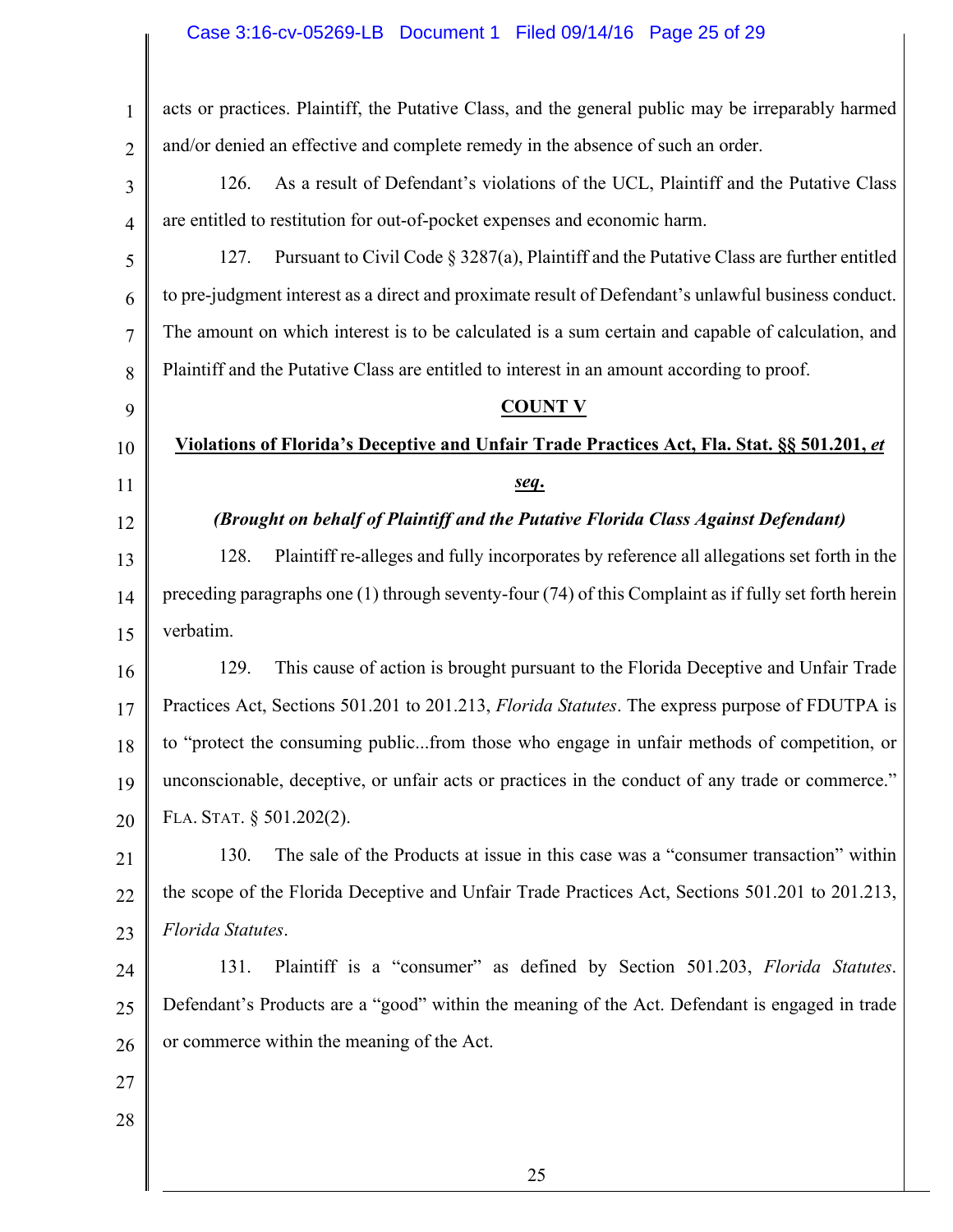1 2 3 132. Section 501.204(1), *Florida Statutes* declares as unlawful "unfair methods of competition, unconscionable acts or practices, and unfair or deceptive acts or practices in the conduct of any trade or commerce."

4 5 6 7 8 133. Section 501.204(2), *Florida Statutes* states that "due consideration be given to the interpretations of the Federal Trade Commission and the federal courts relating to Section 5(a)(1) of the Trade Commission Act." Defendant's unfair and deceptive practices are likely to mislead – and have misled – the consumer acting reasonably under the circumstances and, therefore, violate Section 500.04, Florida Statutes and 21 U.S.C. Section 343.

9 10 11 12 134. Defendant has violated the Act by engaging in the unfair and deceptive practices described above, which offend public policies and are immoral, unethical, unscrupulous and substantially injurious to consumers. Specifically, Defendant has represented that the Products contain ECJ, despite the fact that ECJ is a term which is prohibited from use on food labels.

13 14 135. Plaintiff and Putative Class Members have been aggrieved by Defendant's unfair and deceptive practices in that they purchased and consumed Defendant's Products.

15 16 136. Reasonable consumers rely on Defendant to honestly represent the true nature of their ingredients.

17 18 19 137. Defendant has deceived reasonable consumers, like Plaintiff and the Putative Class, into believing the Products did not contain any sugar, rather than containing sugar's functional equivalent: ECJ.

20 21 22 23 138. The knowledge required to discern the true nature of Defendant's Products is beyond that of the reasonable consumer—namely that the ECJ is sugar's functional equivalent. Defendant's representations lead reasonable consumers to believe that the Products had no added sugar, when in fact, ECJ is sugar's functional equivalent.

24 25 26 139. The damages suffered by the Plaintiff and the Putative Class were directly and proximately caused by the deceptive, misleading, and unfair practices of Defendant, as described above.

27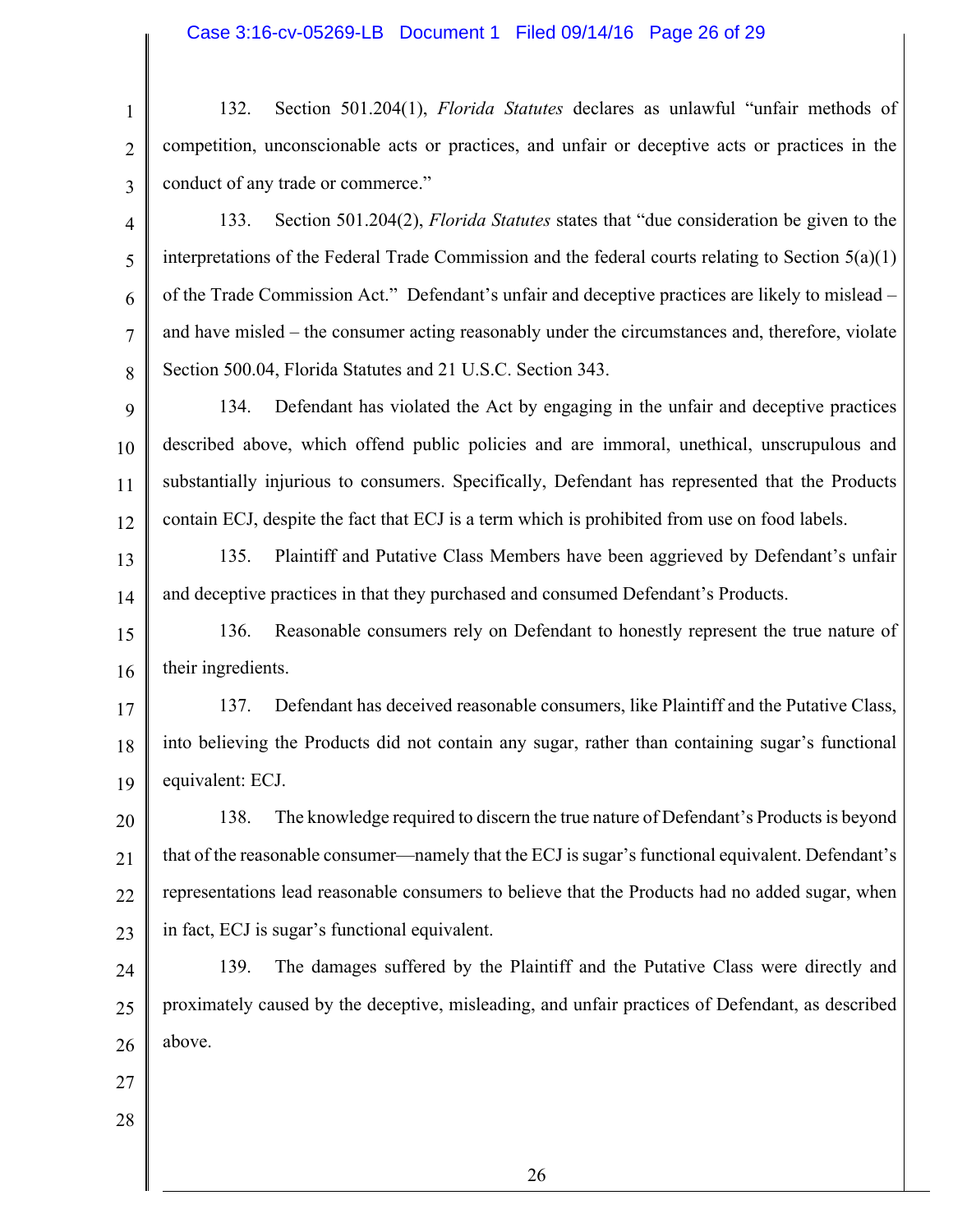| $\mathbf{1}$   | Pursuant to Section 501.211(1), <i>Florida Statutes</i> , Plaintiff and the Putative Class<br>140.     |  |  |
|----------------|--------------------------------------------------------------------------------------------------------|--|--|
| $\overline{2}$ | seek a declaratory judgment and court order enjoining the above described wrongful acts and            |  |  |
| 3              | practices of the Defendant, and for restitution and disgorgement.                                      |  |  |
| $\overline{4}$ | Additionally, pursuant to sections 501.211(2) and 501.2105, Florida Statutes,<br>141.                  |  |  |
| 5              | Plaintiff and the Putative Class make claims for damages, attorney's fees, and costs.                  |  |  |
| 6              | 142.<br>WHEREFORE, Plaintiff demands judgment for damages against Defendant,                           |  |  |
| 7              | including all costs associated with prosecuting this matter, prejudgment interest, and attorney's fees |  |  |
| 8              | if so warranted, and such further relief as this Court deems just and proper.                          |  |  |
| 9              | <b>COUNT VI</b>                                                                                        |  |  |
| 10             | <b>Negligent Misrepresentation</b>                                                                     |  |  |
| 11             | (Brought on Behalf of Plaintiff and the Putative Nationwide Class Against Defendant)                   |  |  |
| 12             | Plaintiff re-alleges and fully incorporates by reference all allegations set forth in the<br>143.      |  |  |
| 13             | preceding paragraphs one (1) through seventy-four (74) of this Complaint as if fully set forth herein  |  |  |
| 14             | verbatim.                                                                                              |  |  |
| 15             | Defendant has negligently represented a material fact to the public, including<br>144.                 |  |  |
| 16             | Plaintiff and the Putative Class, that the Products contain ECJ, despite the fact that ECJ is a term   |  |  |
| 17             | which is prohibited from use on food labels.                                                           |  |  |
| 18             | Defendant knew or should have known that these omissions would materially affect<br>145.               |  |  |
| 19             | Plaintiff's and the Putative Class's decisions to purchase the Products.                               |  |  |
| 20             | Plaintiff and other reasonable consumers, including the Putative Class, reasonably<br>146.             |  |  |
| 21             | relied on Defendant's representations set forth herein, and, in reliance thereon, purchased the        |  |  |
| 22             | Products.                                                                                              |  |  |
| 23             | The reliance by Plaintiff and the Putative Class was reasonable and justified in that<br>147.          |  |  |
| 24             | Defendant appeared to be, and represented itself to be, a reputable business, and it distributed the   |  |  |
| 25             | Products through reputable companies.                                                                  |  |  |
| 26             | 148.<br>Plaintiff would not have been willing to pay for Defendant's Products if they knew             |  |  |
| 27             | that the Products were deceptively marketed as containing ECJ when in fact ECJ is the functional       |  |  |
| 28             | equivalent of sugar.                                                                                   |  |  |
|                |                                                                                                        |  |  |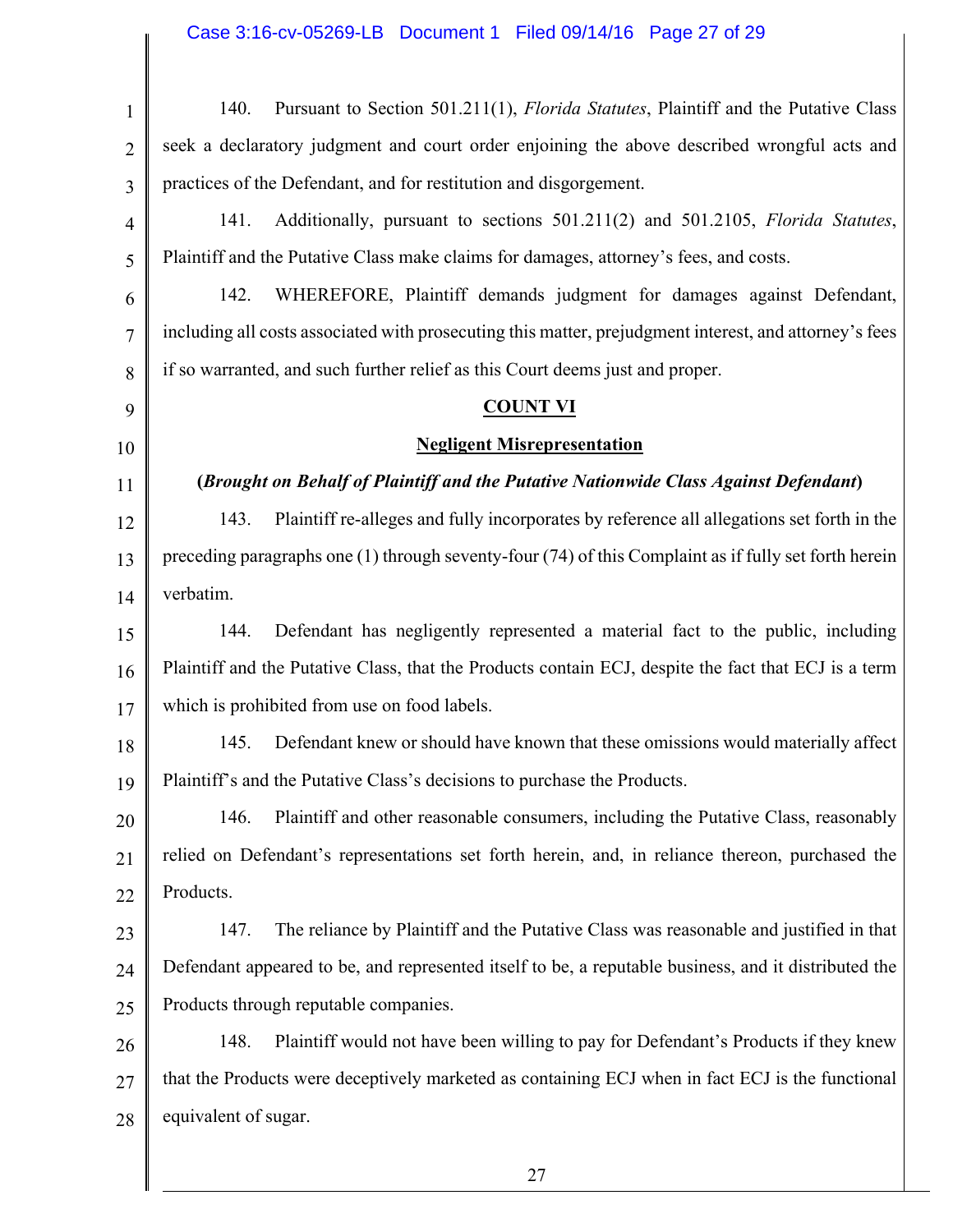## Case 3:16-cv-05269-LB Document 1 Filed 09/14/16 Page 28 of 29

| 1              | 149.                                                                                                    | As a direct and proximate result of these misrepresentations, Plaintiff and members     |  |  |
|----------------|---------------------------------------------------------------------------------------------------------|-----------------------------------------------------------------------------------------|--|--|
| $\overline{2}$ | of the Putative Class were induced to purchase and consume Defendant's Products, and have               |                                                                                         |  |  |
| 3              | suffered damages to be determined at trial in that, among other things, they have been deprived of      |                                                                                         |  |  |
| $\overline{4}$ | the benefit of their bargain in that they bought Products that were not what they were represented      |                                                                                         |  |  |
| 5              | to be, and they have spent money on Products that had less value than was reflected in the premium      |                                                                                         |  |  |
| 6              | purchase price they paid for the Products.                                                              |                                                                                         |  |  |
| 7              | 150.                                                                                                    | Plaintiff and the Putative Class seek all applicable damages, awards, and relief        |  |  |
| 8              | allowable as a result of Defendant's Negligent Misrepresentation.                                       |                                                                                         |  |  |
| 9              | VII.<br><b>PRAYER FOR RELIEF</b>                                                                        |                                                                                         |  |  |
| 10             | WHEREFORE, Plaintiff, individually, and on behalf of all others similarly situated, prays               |                                                                                         |  |  |
| 11             | for relief pursuant to each cause of action set forth in this Class Action Complaint as follows:        |                                                                                         |  |  |
| 12             | 1.                                                                                                      | For an order certifying that the action may be maintained as a class action, certifying |  |  |
| 13             | Plaintiff as representative of the Putative Class, and designating Plaintiff's attorneys Class counsel; |                                                                                         |  |  |
| 14             | 2.                                                                                                      | For an award of declaratory and equitable relief for all causes of action as follows:   |  |  |
| 15             | (a)                                                                                                     | Enjoining Defendant from making any ECJ ingredient listing related to the               |  |  |
| 16             |                                                                                                         | Products found to violate the FAL, FDUTPA, and UCL as set forth above;                  |  |  |
| 17             | (b)                                                                                                     | Enjoining Defendant from continuing to engage, use, or employ any unfair                |  |  |
| 18             |                                                                                                         | and/or deceptive business acts or practices related to the design, testing,             |  |  |
| 19             |                                                                                                         | manufacture, assembly, development, marketing, and advertising of the                   |  |  |
| 20             |                                                                                                         | Products for the purpose of selling the Products in such a manner as set forth          |  |  |
| 21             |                                                                                                         | in detail above or making any claims found to violate the FAL, FDUTPA,                  |  |  |
| 22             |                                                                                                         | and UCL as set forth above;                                                             |  |  |
| 23             | (c)                                                                                                     | Requiring Defendant to make full restitution of all monies wrongfully                   |  |  |
| 24             |                                                                                                         | obtained as a result of the conduct described in this Complaint;                        |  |  |
| 25             | (d)                                                                                                     | Restoring all monies that may have been acquired by Defendant as a result               |  |  |
| 26             |                                                                                                         | of such unfair and/or deceptive acts or practices; and                                  |  |  |
| 27             | (e)                                                                                                     | Requiring Defendant to disgorge all ill-gotten gains flowing from the                   |  |  |
| 28             |                                                                                                         | conduct described herein.                                                               |  |  |
|                |                                                                                                         |                                                                                         |  |  |
|                |                                                                                                         | 28                                                                                      |  |  |